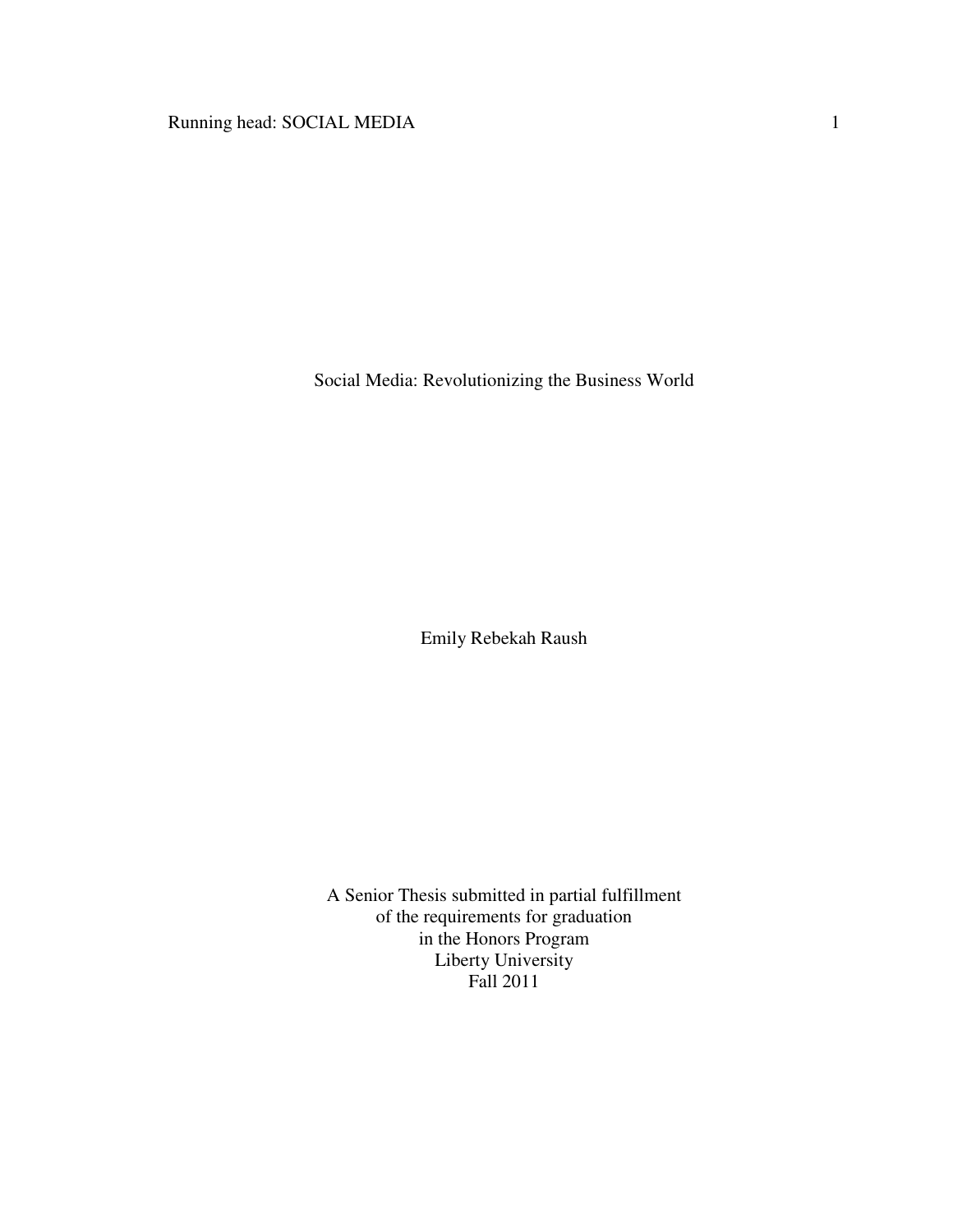Acceptance of Senior Honors Thesis

This Senior Honors Thesis is accepted in partial fulfillment of the requirements for graduation from the Honors Program of Liberty University.

> Robert Lyster, Ph.D. Thesis Chair

\_\_\_\_\_\_\_\_\_\_\_\_\_\_\_\_\_\_\_\_\_\_\_\_\_\_\_\_\_\_

Colleen McLaughlin, Ph.D. Committee Member

\_\_\_\_\_\_\_\_\_\_\_\_\_\_\_\_\_\_\_\_\_\_\_\_\_\_\_\_\_\_

Amy Bonebright, M.A. Committee Member

\_\_\_\_\_\_\_\_\_\_\_\_\_\_\_\_\_\_\_\_\_\_\_\_\_\_\_\_\_\_

James H. Nutter, D.A. Honors Director

\_\_\_\_\_\_\_\_\_\_\_\_\_\_\_\_\_\_\_\_\_\_\_\_\_\_\_\_\_\_

\_\_\_\_\_\_\_\_\_\_\_\_\_\_\_\_\_\_\_\_\_\_\_\_\_\_\_\_\_\_ Date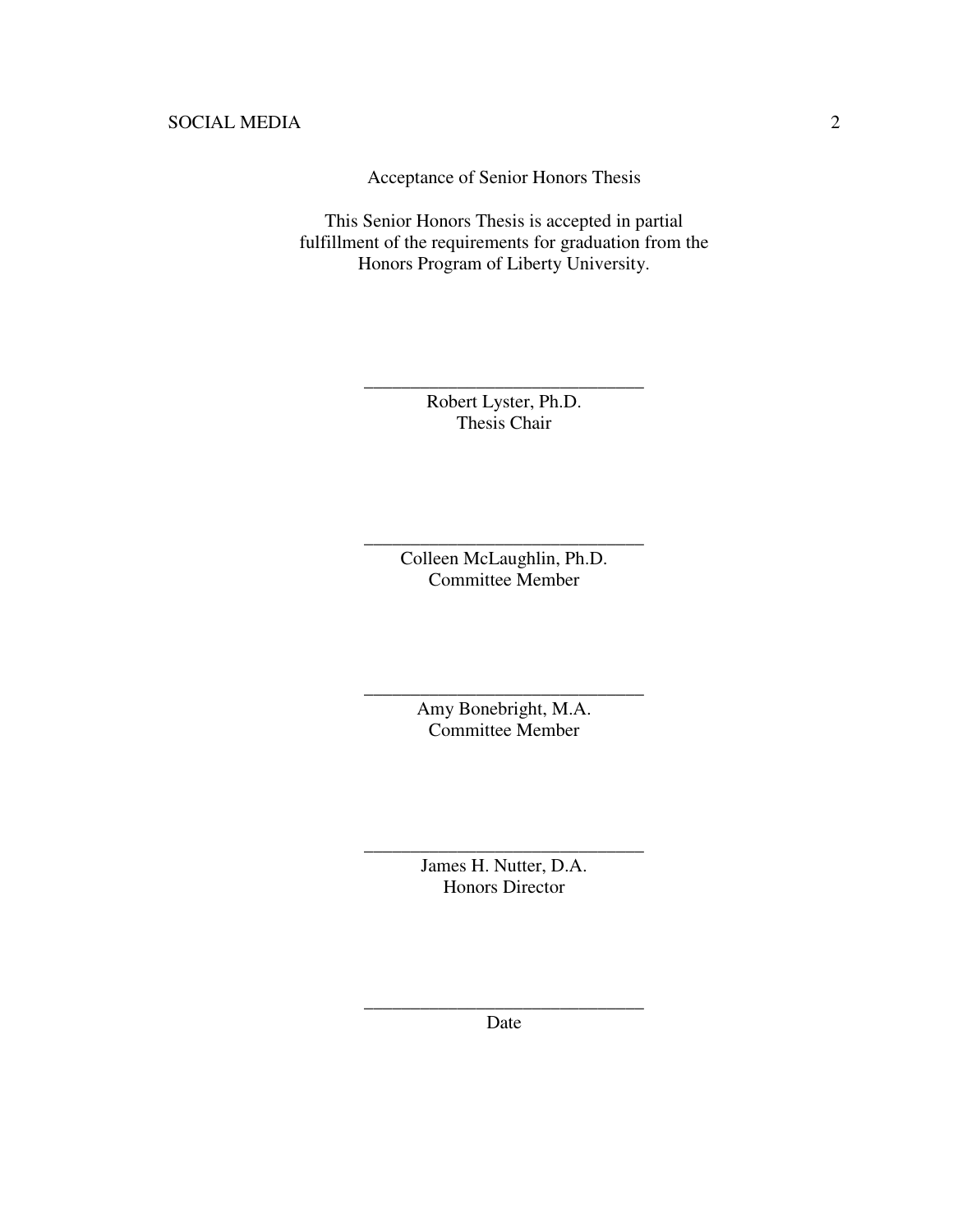## Abstract

Public communication avenues were greatly affected through the invention of the Internet; however, what has developed communication processes even further is the rise of social media. This thesis explains how the utilization of social media tools is revolutionizing the business world and also provides information to understand the direction in which social media is heading.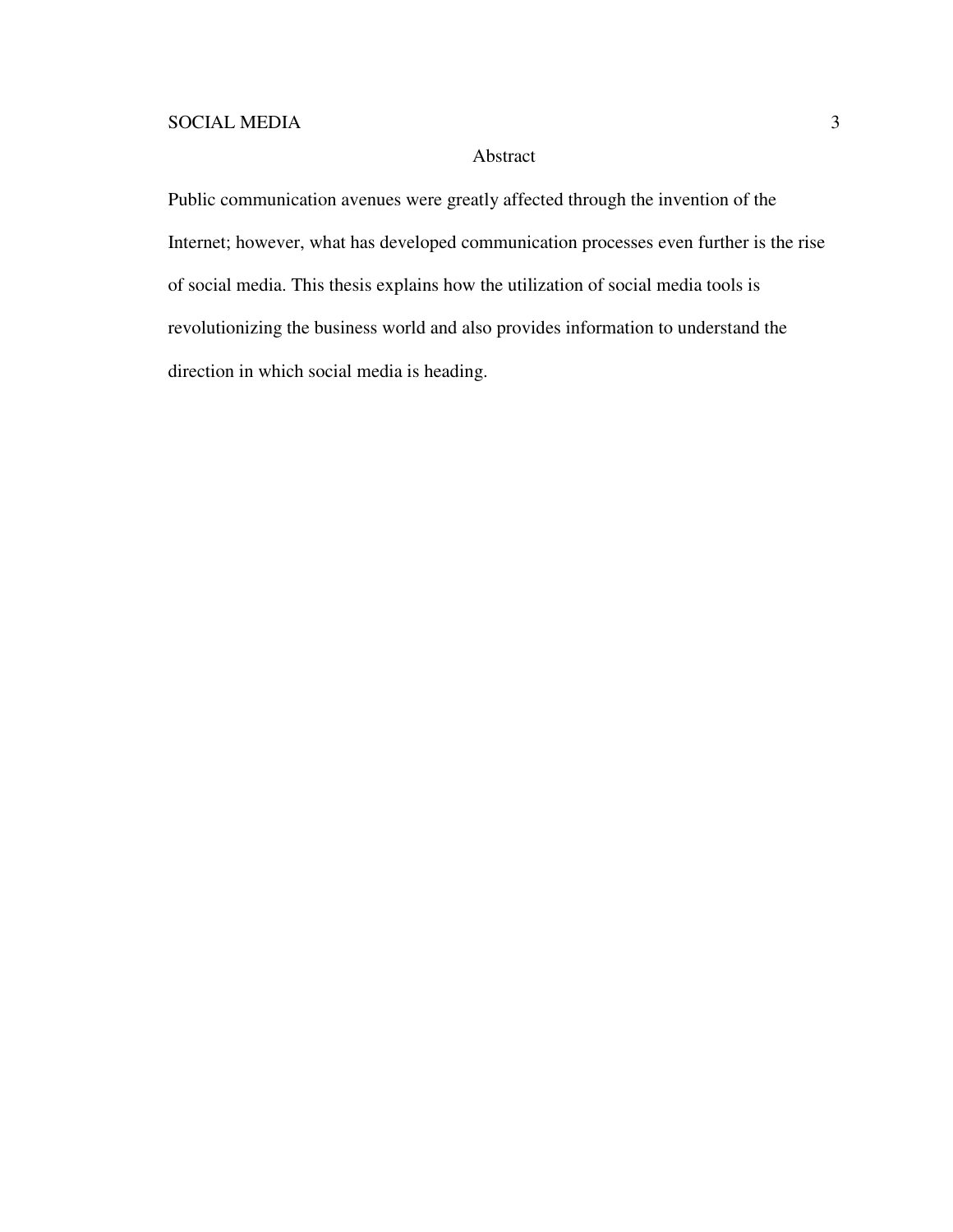### Social Media: Revolutionizing the Business World

Since the early  $20<sup>th</sup>$  century, public communication was controlled by the media avenues of newspaper, radio and television. However, the invention of the World Wide Web in 1991 began a shift in communication that was not anticipated (Qualman 4). Within the last ten years, the Internet has continued to revolutionize the business world – and personal lives – through the utilization of social media.

While the radio industry took 38 years to reach 50 million users and television took 13 years to do this, social media sites added 100 million users in less than nine months. But social media is not a fad; it is a primary transfer in the way communication is taking place. While 24 of the 25 largest newspapers in the country are experiencing record declines in circulation, social media is expanding even as this paper is being read (Qualman 4). Social media is a timely issue, something that is continuing to grow, and a topic that is of utmost importance for people to be aware of because it is "empowering people to become the new influencers and forcing marketing and public relations professionals to include these powerful tools in their communication strategies" (Solis and Breakenridge xvii).

#### **Definition of Social Media**

Social media is content created by individuals or companies using readily available online publishing tools. As social media expert Ken Mueller writes, social media allows an everyday person to advance from simply part of the audience to one of the publishers, where they have the opportunity to broadcast their thoughts, opinions and expertise on a global scale (Mueller 3). Social media has become extremely popular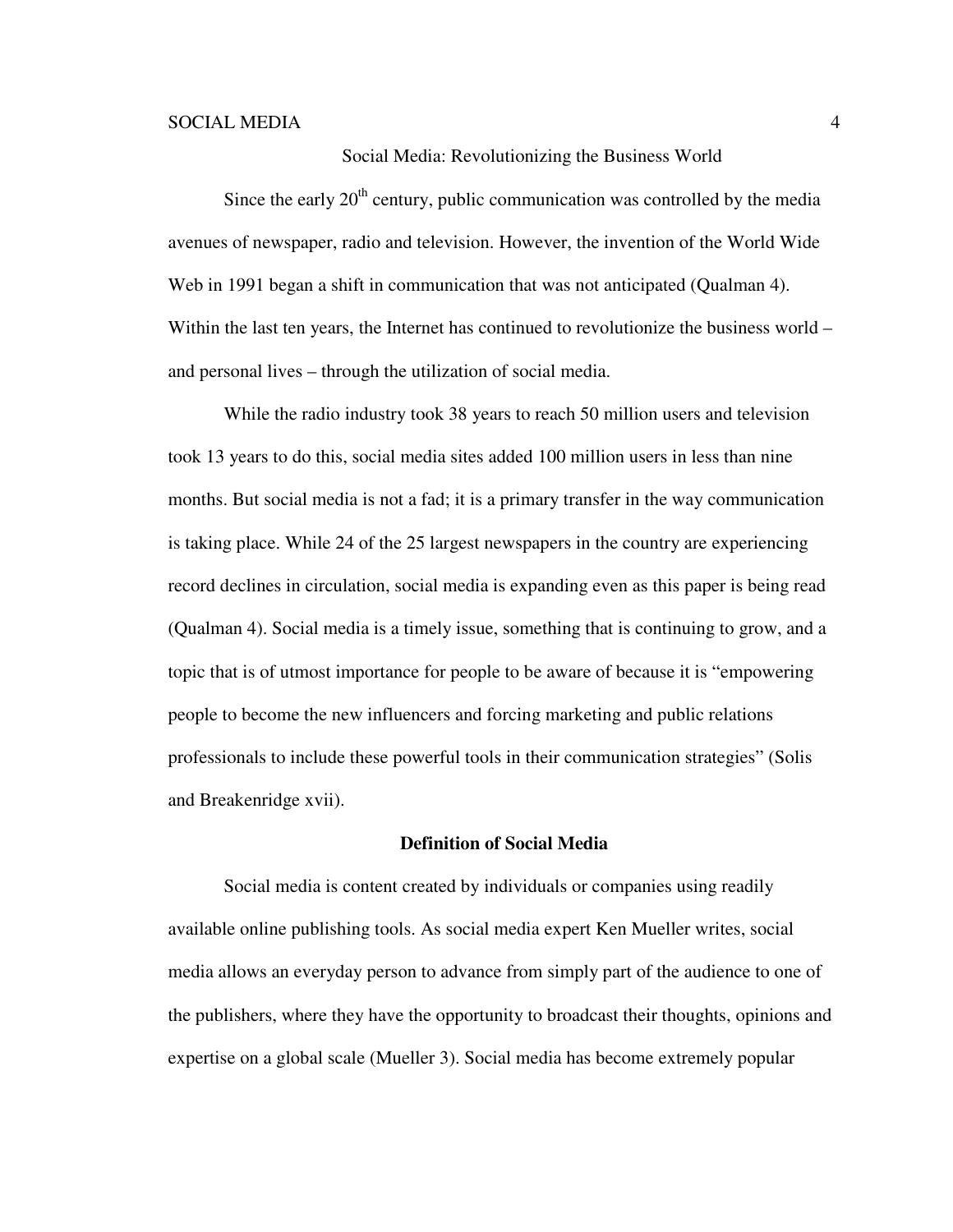because it is a quick and easy way to connect with others in the online world to form personal and business relationships.

Because people so desire to feel accepted and included, a large amount of time is spent on connecting with others through social media tools. As Erik Qualman, author of the book *Socialnomics*, states: "As human beings, we have the dichotomous psychological need to be our own individual, yet we also want to feel that we belong to and are accepted by a much larger social set" (2). Thousands of pieces of social media content are published every day. According to Eric Schmidt, executive chairman of Google, "There were five exabytes of information created between the dawn of civilization through 2003, but that much information is now created every two days, and the pace is increasing. People aren't ready for the technology revolution that's going to happen to them" (qtd. in Odden 4). Digital communication is emerging in ways faster than few people could have ever anticipated, and it is revolutionizing the way that business is done.

### **Social Media Effects on Personal Lives**

Hundreds of social media tools are available for business and personal use, 10 categories of which will be examined further. Before discussing how social media has revolutionized business, one must note how it has changed personal lives. Social media can actually make a person more productive and be a benefit to society: it causes people to participate in worthwhile activities, communicate more with others, and be efficient with their time and money.

Productive behavior is encouraged by offering a sense of competition for whoever participates in the most exciting activity. The person who updates a status with surfing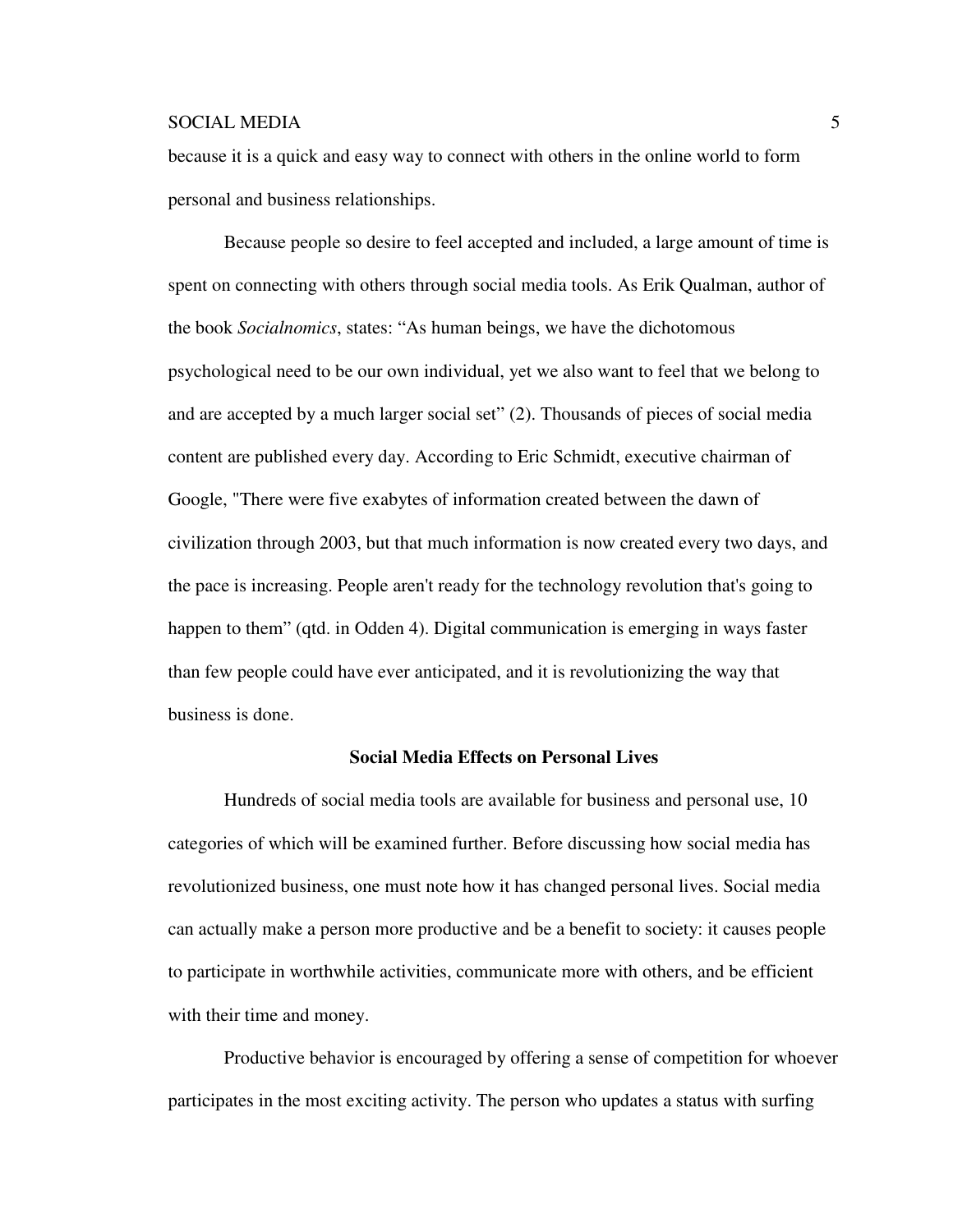the web may feel guilty after seeing a friend's status saying going skydiving. Social media has turned into somewhat of a braggadocio platform, but according to Qualman, "Individuals constantly updating their social network status and micro-blogs are able to take real-time inventory of their lives and what they're doing throughout the day, rather than letting years go by and looking back on a wasted youth, saying 'what did I do with my life?'" (Qualman viii). On the other hand, people who see their friend's exciting statuses may feel a strong urge to want to really go do something worthwhile with their lives, or to ask if they can join their friends in whatever they are currently doing. It can also keep them from doing things that they would not want to show up on the Internet; what happens in Vegas might stay in Vegas but it might also get spread across YouTube, Facebook and Twitter. Social media acts as a preventative measure in this way so that people will think more about the consequences of their actions before doing something they regret. Overall, the motivation to participate in worthwhile activities and to steer clear of actions that will result in negative consequences shows that social media is a good thing for society.

Social media also allows people to communicate with others more. Users are connecting with their loved ones like never before because social media provides a free, quick and easy way to keep in contact. This may be especially helpful for people to continue strong friendships with those who reside in different states or countries, or to build relationships with those they otherwise may not have. Since social media is such a fast and informal way to communicate, it has become the number one method of Internet contact, taking the place of even e-mail. As Qualman states, "Social media is the new inbox: Younger generations find e-mail antiquated and passé. They are much more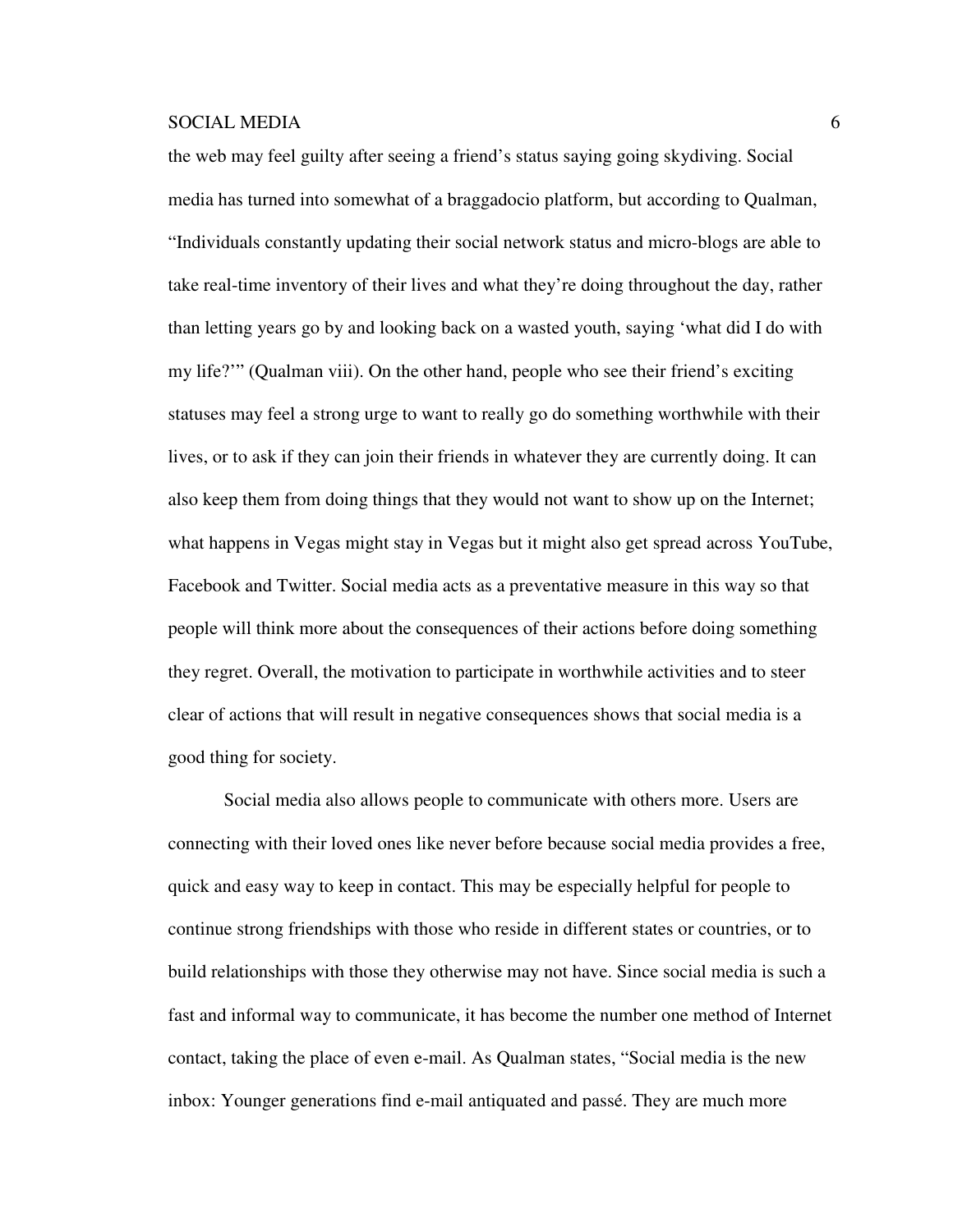willing to connect with someone over Facebook than to randomly send them an email" (59). This is just another way that social media is revolutionizing personal lives.

By communicating with people over the Internet, people are also able to be more efficient with their time and money. Instead of thousands of people unnecessarily performing the same task, now only a few people need to research deals and test products and then others in the network can learn from those experiences. This saves so much time for individuals, and causes them to not waste their money on worthless items. In this way, social media is "creating the world's largest referral program, because people care more about what their friends think than what Google thinks" (Qualman 242). Because of this, there is less reason to subscribe to expensive newspapers when customers are now able to receive free, more timely and trustworthy information from their friends through social media. This trend will only continue in the future.

This global broadcasting of thoughts, opinions and expertise from everyday people has been termed "user-generated content" has led to social media changing the way businesses are doing marketing and public relations.

#### **Social Media Effects on Business**

Million-dollar television advertisements are no longer the main influence; rather, people's referrals of products and services are. According to Qualman, while 78% of people trust peer recommendations, only 14% trust advertisements (147). Social media's user generated content has flipped traditional marketing and public relations upside-down so that now what matters most is what the people are saying, not what the company is saying. This social media revolution can allow customers to see what their friends have found relevant, researched about, commented on or even purchased. Word of mouth has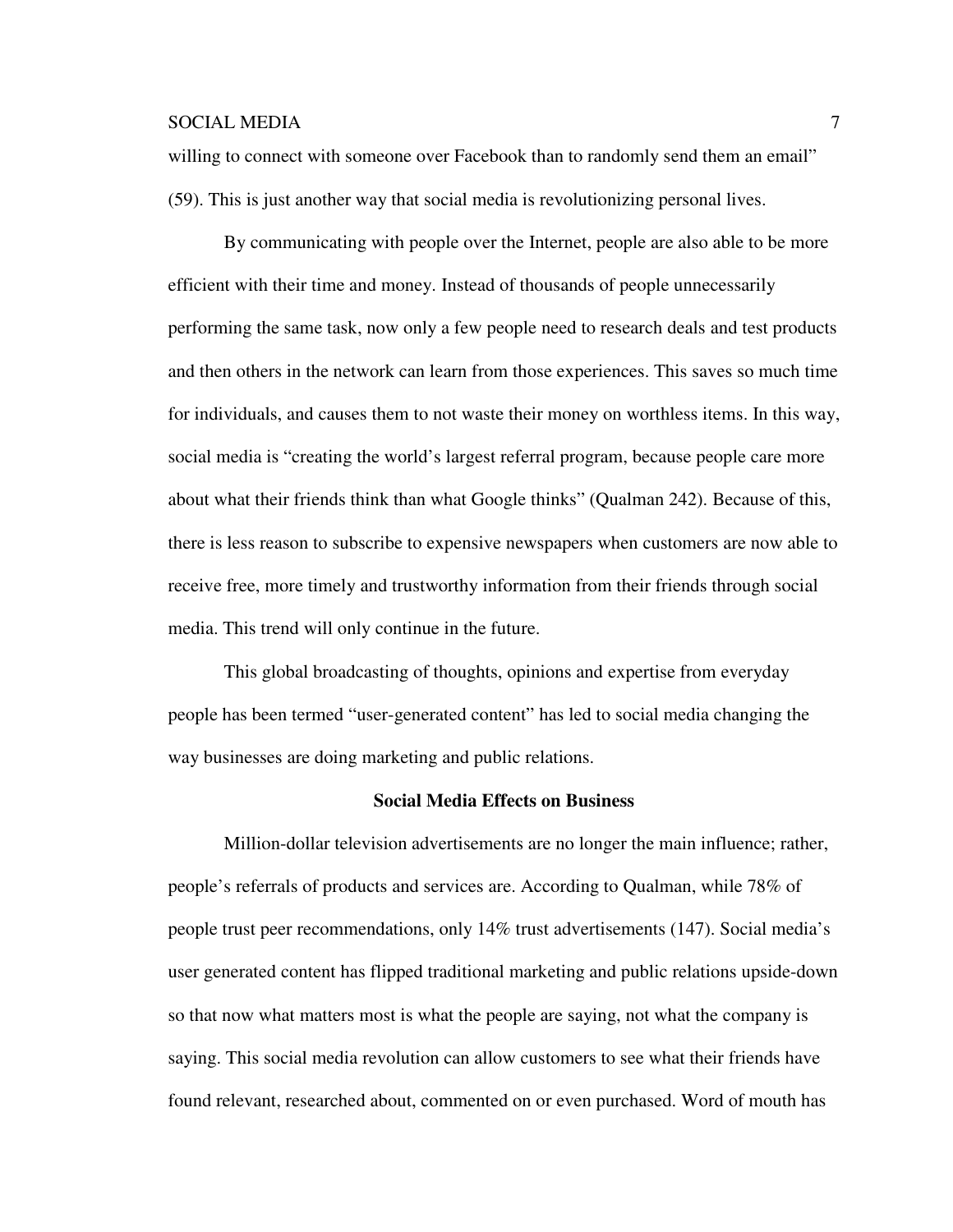always been valued, but social media pushes it even further by allowing people to search for what they are looking for. As Qualman states, "consumers are taking ownership of brands, and their referral power is priceless" (97). Having customers promote a company is quicker, cheaper, and better than broadcast commercials or print advertising will ever be. Therefore, smart companies will make the most of this switch in communication by celebrating when their products or services are shared with others via social media because not only is this type of marketing more reputable, it is also more cost-effective.

However, social media can prove to be a detriment for a business if negative things are said about them. Anyone can post anything on the Internet, and when someone personally knows that person, the sphere of influence those complaints have is greater. However, complaints directed through social media also allow companies to spend more time figuring out a solution to the problem than trying to find the problem itself. Businesses that can afford to pay for a specific position to monitor blogs are most likely to succeed with crisis intervention and customer service. "Good companies view negative feedback as an opportunity that they can act on and adjust their products and services accordingly," states Qualman, "but bad companies view it as a nuisance or something they need to put an effort toward hiding" (241). But with social media, companies are unable to hide. Instead of once standing behind a massive marketing budget with a pushed message, companies now have to learn to listen and react to their customers' needs in order to make their business strong.

A company can promote itself all it wants but this will mean nothing if people in the social media world are criticizing what is being done. As Solis states, "The future of brand equity isn't about what you say about yourself, but what others say about you"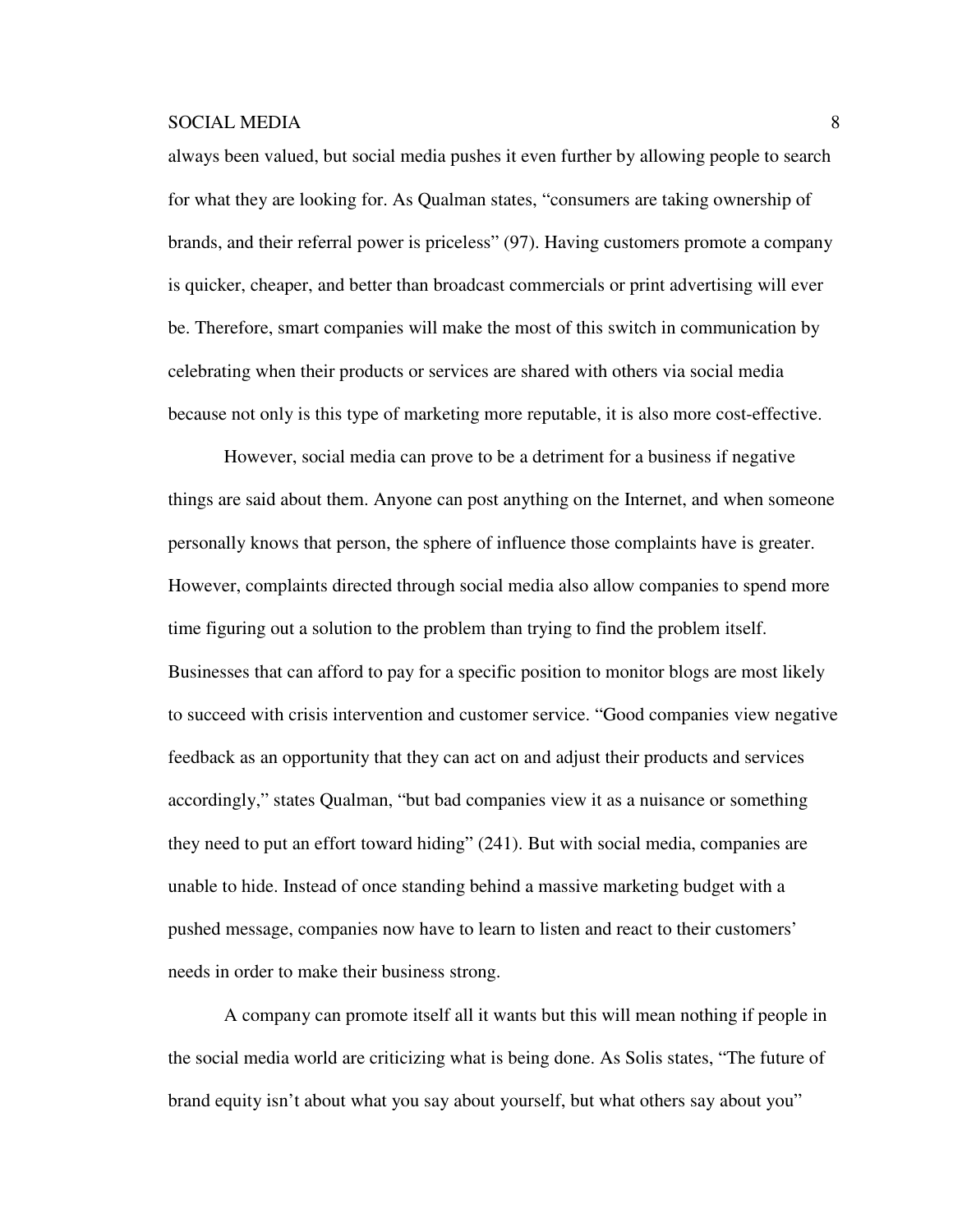(Solis 5). On the other hand, if consumers are pleased with the company and share this with their connections through social media, this will be of great benefit to the company as it provides an even more valuable source of appreciation. This is why engaging consumers in the world of social media is so important, because it will cause them to remember that the company is interested in them and in providing relevant information that will actually help and reward them in the scheme of things.

Listening to consumers before marketing to them is not a new concept; it has been a part of the communications field for over a century. Ivy Lee and Edward Bernays, arguably the two most influential early public relations professionals, developed these tactics that today are being used more than ever. Ivy Lee, the developer of the news release, argued that public relations is a "two-way street, that communications professionals are responsible for helping companies listen to the people who are important to them and communicate messages to them" (quoted in Solis and Breakenridge 23). Edward Bernays, the "father of public relations," used his Uncle Sigmund Freud's background in psychology and sociology to develop his own theories about the business world. Bernays "viewed PR as an applied social science influenced by psychology and sociology to scientifically manage and manipulate the thinking and behavior of the public" (qtd. in Solis and Breakenridge 24). When author Dale Carnegie wrote that the key to winning friends and influencing people is actually to listen, he could not have been any closer to the truth: the most effective marketing and public relations campaigns always begin with listening and observing. Businesses that begin by participating in networks simply as a user will be most successful when they go about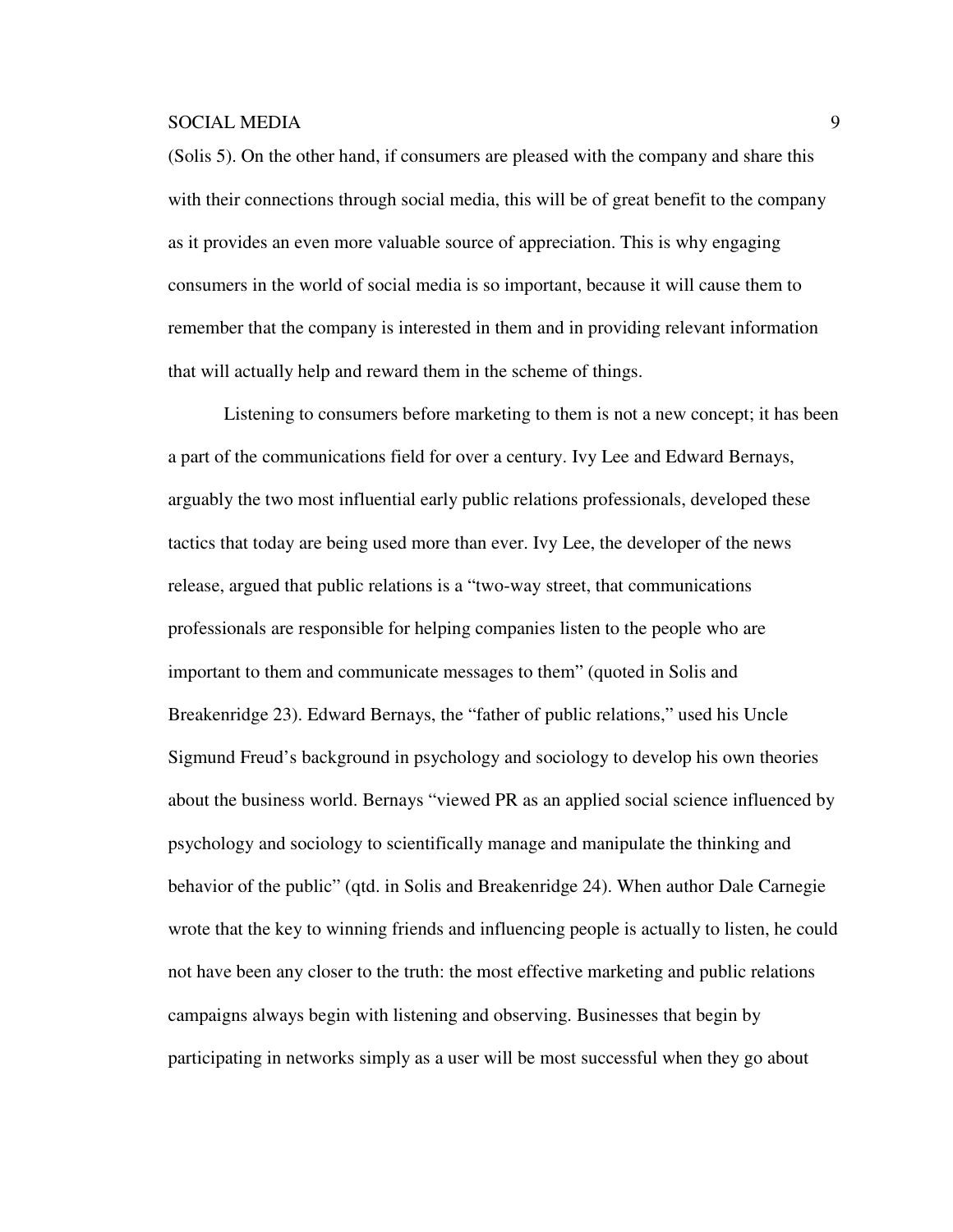their business because they will effectively understand how to communicate with their consumer base.

In order to engage their customers, a company must first know their main consumer base and what the customers' wants and needs are. According to Brian Solis and Deidre Breakenridge, authors of the book *Putting the Public Back in Public Relations*, businesses must learn how to gather information through doing their homework and "investigating contacts' preferred forms of communication, their likes and dislikes and, most important, the topics they usually cover" (69). This is because the number one communication strategy of marketing and public relations in the era of social media is not about the tools but about the people. According to Solis and Breakenridge, since social media is social, there is certain research that needs to be done:

> As in any social setting, you must observe and respect the community you want to join and contribute to…so that you can not only observe, appreciate, and understand how to immerse yourself in a community, but also intelligently participate in the ongoing conversations that matter. This is a shift from pitching to participating, from selling a story to telling a story. This is how you build relationships. (74)

Companies who begin with listening and gaining information on their customers will then know how to cultivate conversations instead of simply direct marketing. But only through integrating social media networking tools into influential channels will businesses be able to effectively reach the desired audience in a community-like manner. "Open, two-way conversations are much more effective than unilateral communications to your audience" (Qualman 87), and social media allows these two-way conversations to take place.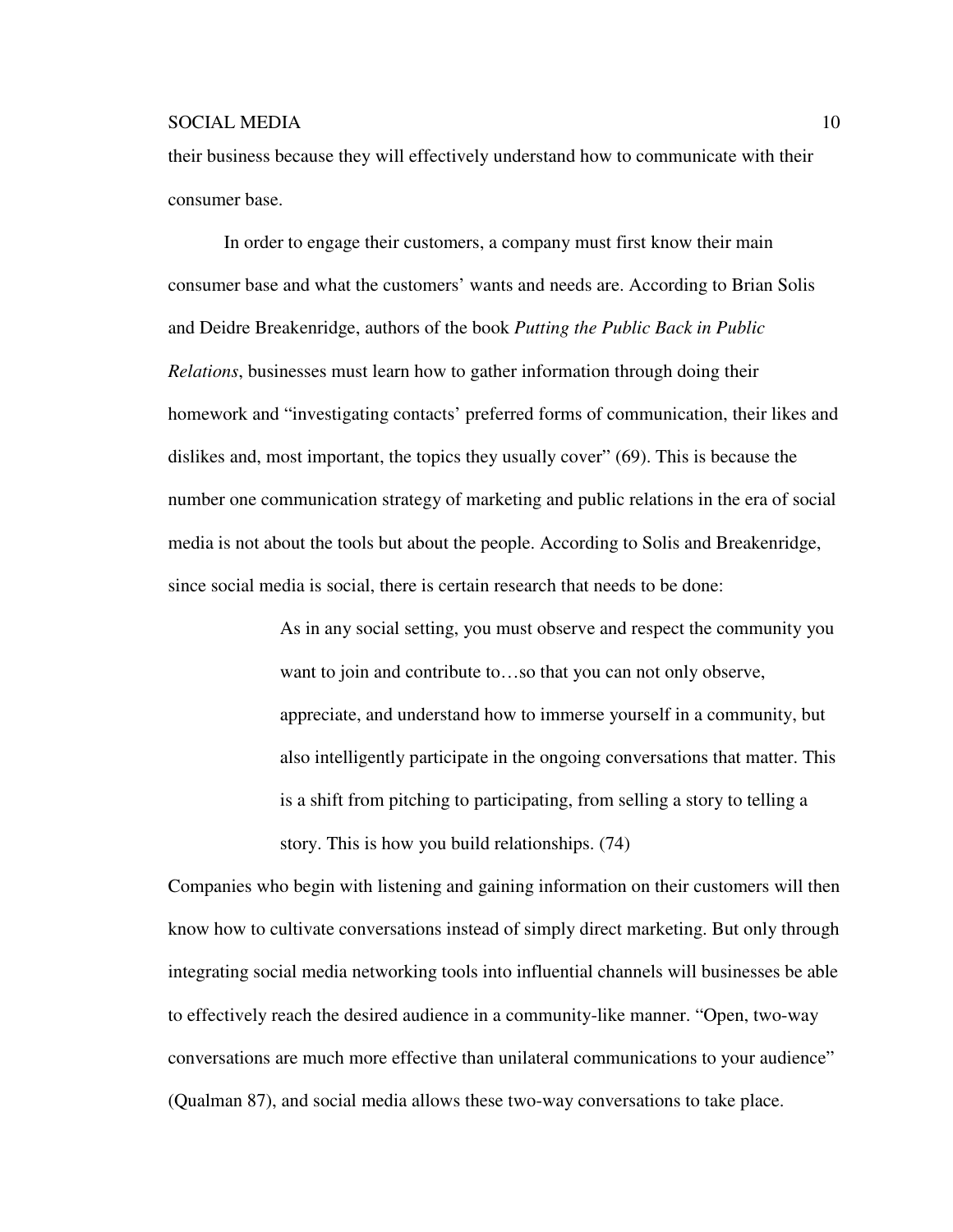Cultivating conversations involves strategic communication goals being put into place so that companies can track themselves to make sure they are effectively fulfilling their organizational mission. Companies need to make a plan before they even begin using social media. There is one very important question: after a company attracts followers, what will they do with them? What is the best way to influence consumer behavior in order to affect the desired outcome, but to do this in a way that is attractive to them? Brands also need to consider the way that they will enter the customer "trust zone." According to Solis, this comes from providing information and experiences or by going through another connected consumer. Trust leads to engagement, and engagement defines outcomes (Solis 7).

To engage their consumers, a company needs to take the time to respond individually to people instead of sending out a mass email via a list service. "Contacting people without caring or knowing about their interests and passions, or without knowing what you're talking about or why it matters, should be the furthest thing from your mind," Solis and Breakenridge explain to companies who desire to make their customers feel like part of a community (93).

Similar to Solis and Breakenridge, Qualman explains that marketing philosophies have shifted from an attitude of "it's all about the message; we know what customers want and are doing them a service by selling what we know is best" to an attitude of "it's all about the product; we never know what is perfect for our customers, so we constantly ask for advice and make adjustments according to them" (129). This is the type of philosophy that will cause people to become brand loyal and to spread the news about that certain company to their friends.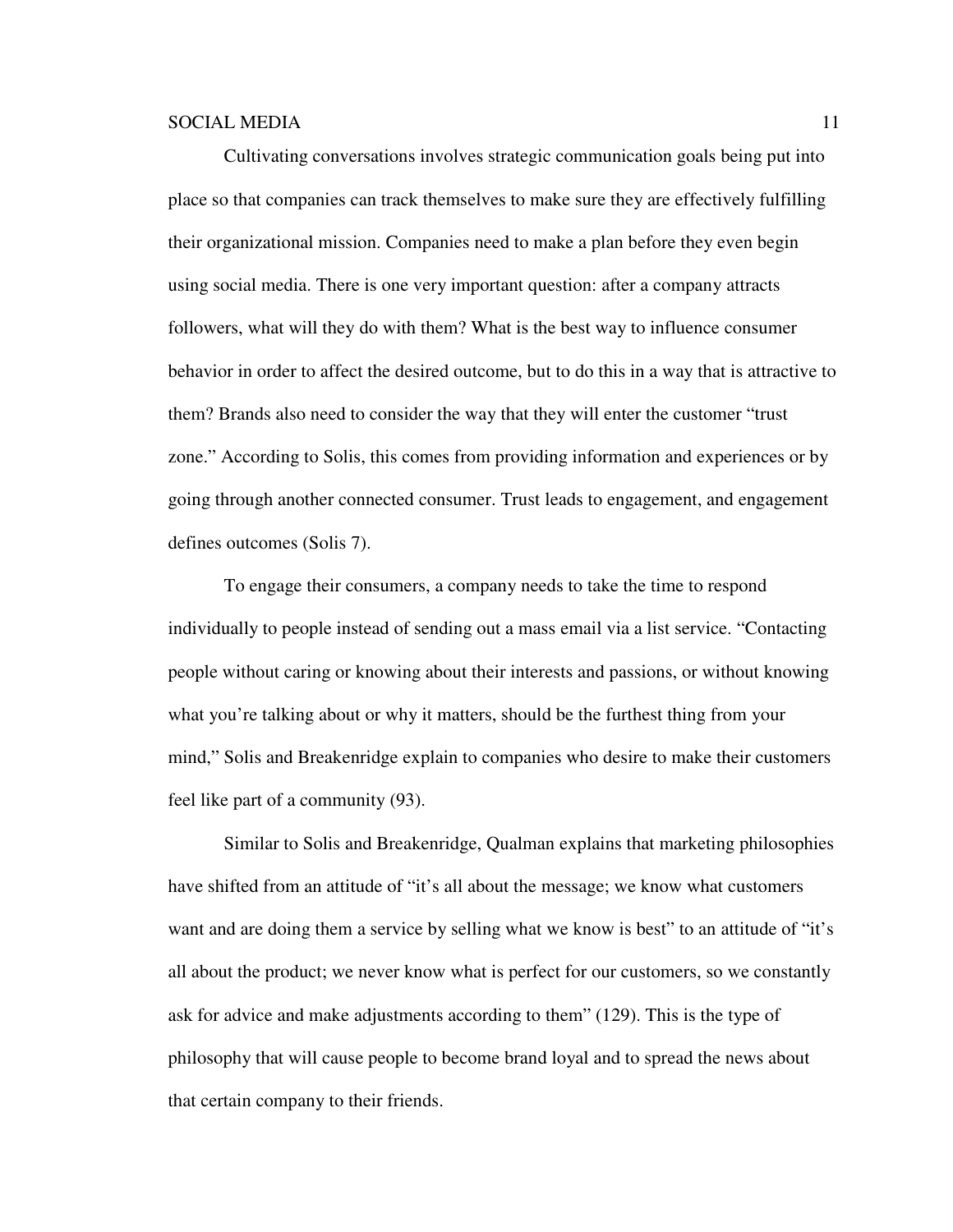Communicating with influencers is exactly what cultivates the best marketing and public relations: unpaid, third-party endorsements from real customers. A good way to track who the biggest influencers in a certain industry are is to look at their Klout score. According to Lee Odden, Klout is a social media tool that tracks the amount of influence and credibility of social media users and shows how many people they reach (Odden 10). Purposefully building relationships with those influencers who are credible in the eyes of the public will not only increase a company's exposure, but will also build a positive image and reputation for that company. This is the art of marketing without marketing.

While the Internet will continue to transform how business is done, it would be wrong to say that traditional advertising is completely outdated. The best business comes from both traditional and Internet marketing working together. In print advertisements or television commercials, companies should give people a reason to visit their website or social networks to learn more about the company. As Solis and Breakenridge write, "The era of social media requires a fusion of traditional public relations, Internet marketing, web-savvy market intelligence, and the ability to listen and engage in conversations without speaking in messages" (35). By keeping these things in mind, a company can effectively use the Internet to further their business goals.

Since using social media is much more time and cost effective than traditional advertising, this should not pose a problem for most businesses. Companies that are worried about any initial expenses that may go into paying someone to update their social media networks should consider that marketing is not really an expense, but an investment. Companies that have success with social media marketing will view marketing as a chance to upgrade their company through an initial investment and not see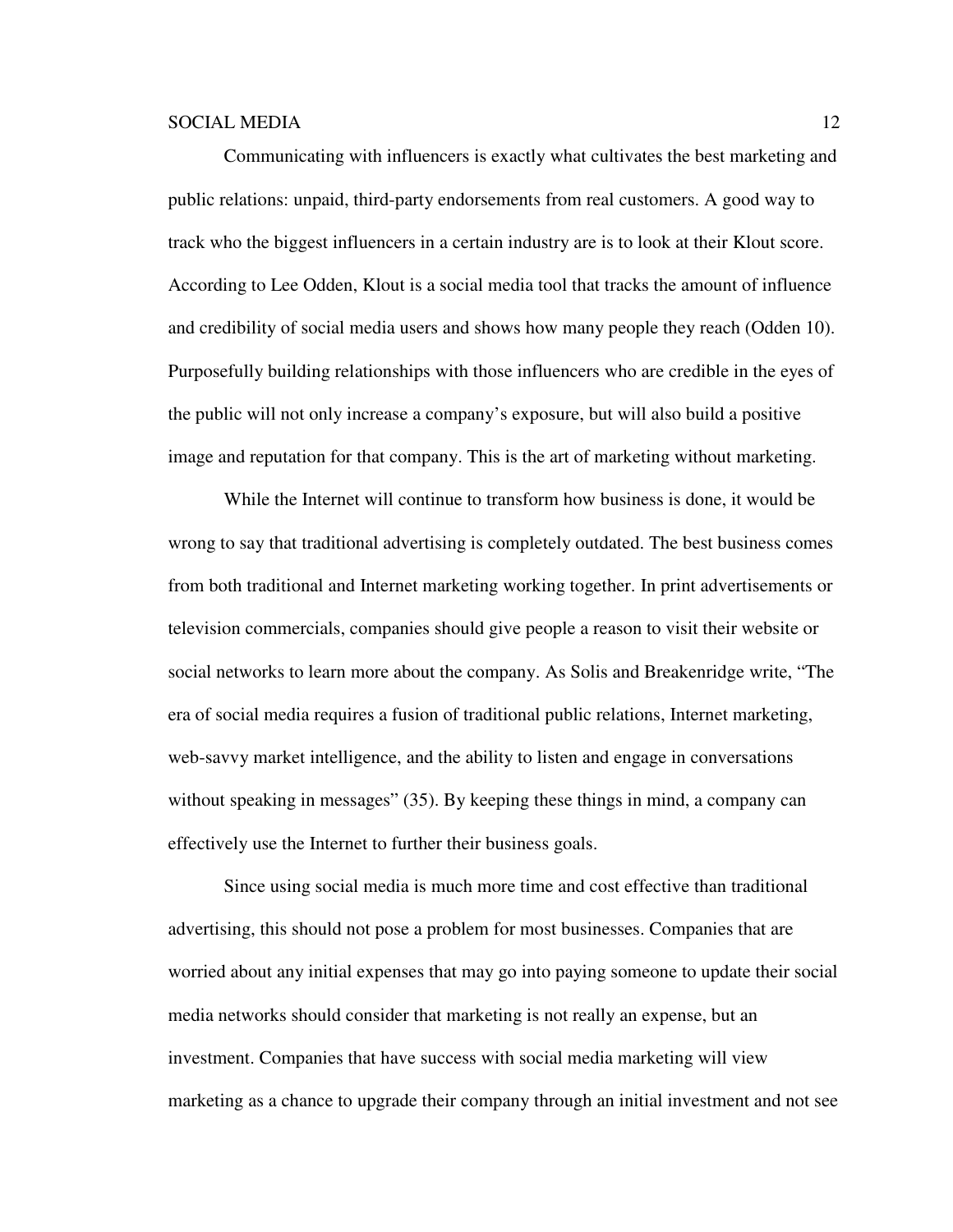the cost as a problematic expense. They will also remember that only through listening to their audience and then building strategic communication objectives will they effectively reach the desired consumer base.

The old adage that you can only have two of these – cheap, quick or quality – does not have to stay true in the world of social media. It is absolutely possible to have all three, if companies take the time to not only understand but also efficiently use the tools and tactics of social media. Once companies understand the importance of the abovementioned tactics, they must then learn what social media tools are available and which will best help accomplish their organizational goals. There are hundreds of social media tools and websites available, but there are 10 main categories of which to be aware.

#### **Categories of Social Media Tools**

#### **Social Networking**

Social networking is probably the most popular category of social media tools, particularly Facebook. According to Hitwise statistics, Facebook is the number one most visited website, taking up 10 percent of all Internet visits. It is also by far the most widely consumer-used social media site ("Top 10 Websites" 1). With Facebook, users can create a profile, add other users as friends, exchange messages and receive automatic notifications with the latest updates. There are also common interest groups to network with others involved in various activities. Facebook reports that people spend a total of 500 billion minutes per month on Facebook. There are currently 750 million active users, with 150 million using Facebook mobile ("About Us" 1). According to Qualman, if Facebook were a country, it would be the world's fourth largest (49).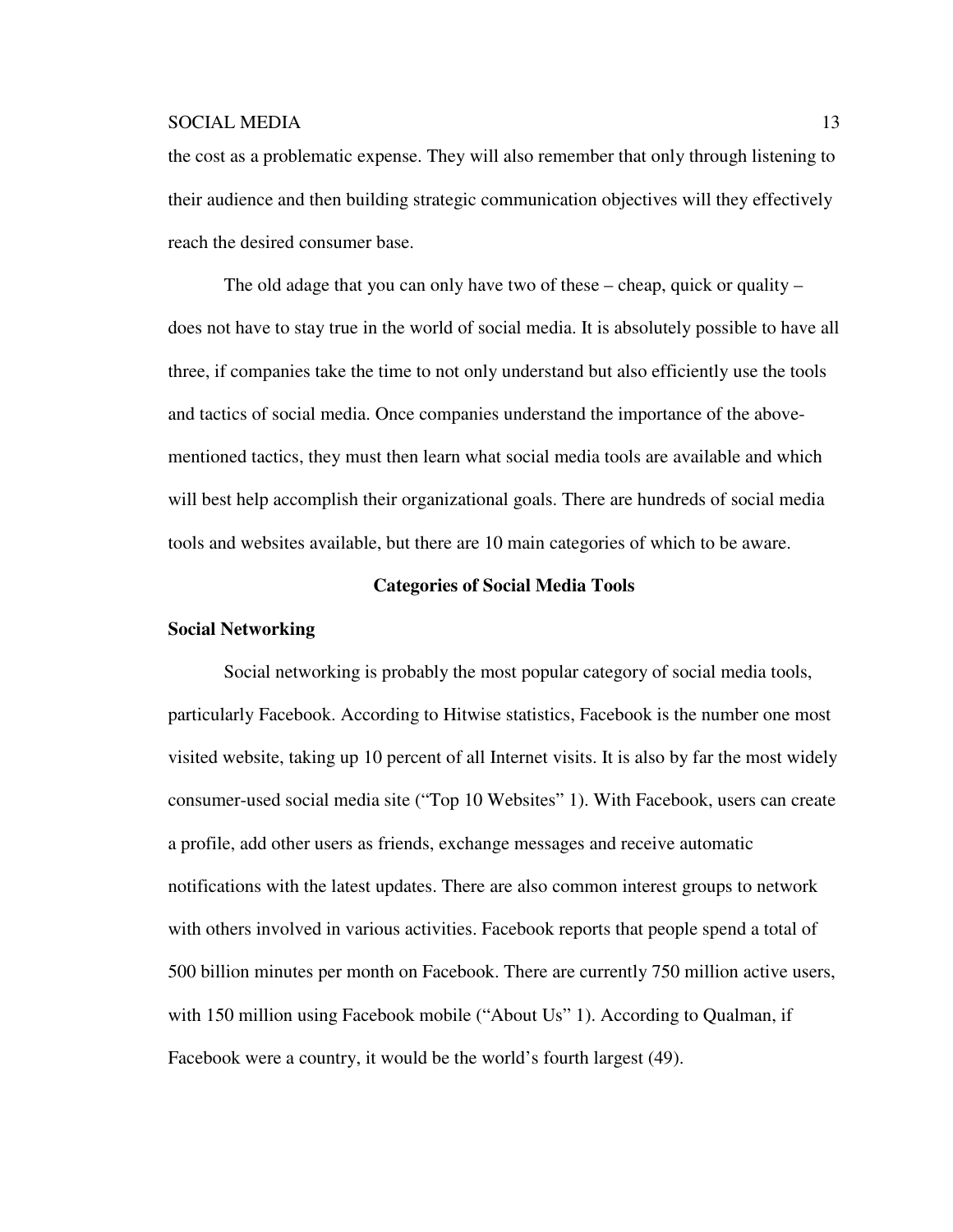### **Micro Blogging**

Micro blogging, among which the popular social media tool Twitter falls, allows users to send out real-time updates to followers for a quick and easy read. Brevity is prioritized with this social media tool, and according to Solis, "the beauty of communicating through certain forms of micromedia is that your content is intentionally and forcibly truncated" (70). Companies must learn to do this in a way that is compelling and specific to their audience instead of writing a 700-word news release, focusing on a particular niche and not promoting multiple messages. Twitter is also an excellent way for a company to get opinions without having to censor them, since only what the user says is posted on their profile. Search tools can also be used to keep track of what is being said about a company or even an industry. There is no limit to the amount of followers allowed. Businesses should tweet about the "human" side of their company instead of constantly posting marketing updates. Followers should be kept interested and engaged in the brand by routine tweets, at least one a day. According to Twitter's website, this social media tool originated as a mobile text service and now has reached one billion users ("About Us" 2).

#### **Professional Networking**

Professional networking is another large category of social media, with LinkedIn being an example of this. Professionals can create a profile online and increase their credibility by posting a resume and connecting with others via the Internet. Recommendations can be shared and users can be introduced to new contacts. Professionals can join many specific industry groups and post discussions. LinkedIn is the oldest of the four main social media sites – Facebook, Twitter, YouTube and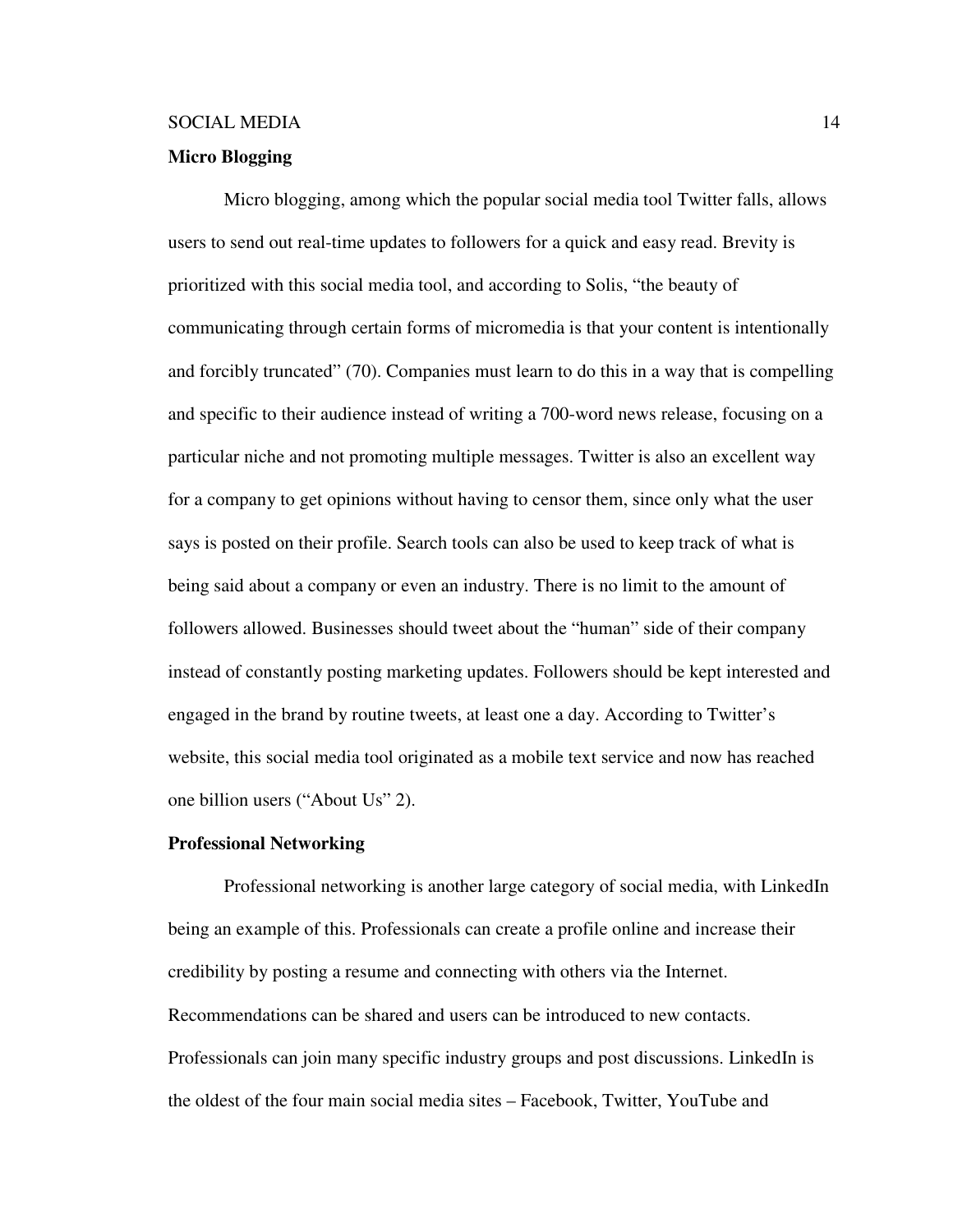LinkedIn. It was created in May 2003 and is still growing today since, according to its pressroom, a new member joins LinkedIn every second. Members of LinkedIn come from more than 200 countries from every continent, and all Fortune 500 executives have a LinkedIn profile ("About Us" 3).

#### **Blogging**

Blogging has increasingly become a widely-used social media tool for both business and personal use, with over 77% of active Internet users regularly reading blogs (Social Media Optimization 5). The two most popular blogging platforms are Blogger and WordPress. It is important for companies to update blogs regularly and provide relevant posts about the industry itself. Blogs give companies the opportunity to be a resource for their community. Interaction with followers is also crucial in building relationships and attracting other readers; companies can use their blogs as a great way to listen to what their customers and the customers of their competitors are saying. According to Solis and Breakenridge, "Blogger relations has less to do with the mechanics of publishing media and more to do with storytelling, an understanding of what you represent, why it matters to certain people, and a genuine intent for cultivating relationships" (192). If these things are done effectively, blogging can boost traffic for a website and increase search engine optimization so that the company website is more visible to viewers who utilize search engines to find certain topics of interest.

#### **Video Marketing**

Video marketing is a more recent phenomenon for businesses as channels can be created to post videos clips on for people to view, follow and share with others. The biggest social media tool in this category is YouTube, created in 2005 and currently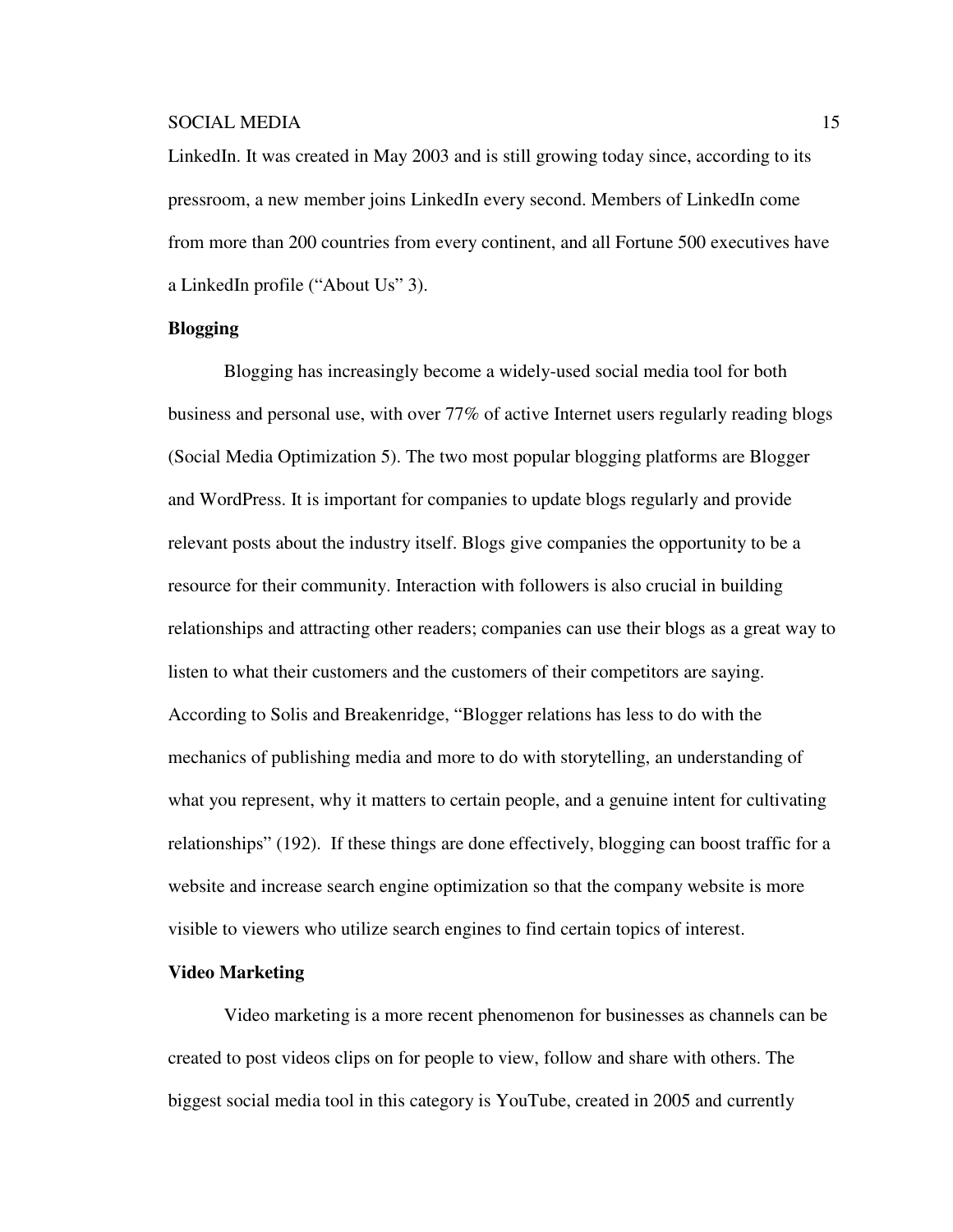being utilized as the second biggest search engine (Thomas 10). According to Solis and Breakenridge, "words can carry a company's message only so far, but video is an opportunity to showcase the product while entertaining viewers" (18). When people like a video, they will pass it on via word of mouth marketing and sometimes a video will "go viral." There has been much discussion on what exactly a "virability factor" is that allows it to get shared across the entire Internet, but it is often a video that is unique and has some sense of humor or emotional life connection to it. An example of a video that went viral and landed a sponsorship because of it is the "Dancing Matt" video, where a man travels around the world performing a unique dance with citizens of every culture. Stride Gum decided to sponsor Matt's travel cost, and because the video as of August 2011 had received close to 38 million views, the company was paid back in millions of dollars of brand equity. This example is shared because of a quote from one of YouTube's founders Jawed Karim who stated that this video "illustrates what YouTube is all about, namely that anyone who has a good idea can take that idea and make it happen" (Qualam 28). YouTube is constantly expanding; every one minute, 24 hours of footage is uploaded. This means that to watch everything, a person would have to live 1,000 years. YouTube currently uses the same amount of bandwidth as the entire Internet did in 2000 ("Top 10 Websites" 3). According to Nick Thomas of Forrester Research, Inc, "Video is pervasive, portable, and powerful. More than any other type of content, video is the perfect format for reaching consumers across devices, platforms, and demographics. It is a great tool for entertainment and for education, and users love it" (Thomas 13). Forrester discovered online video usage climbed profoundly in the last three years; while 41 percent of internet users regularly watched some kind of video in 2008, 60 percent do now (Thomas 17).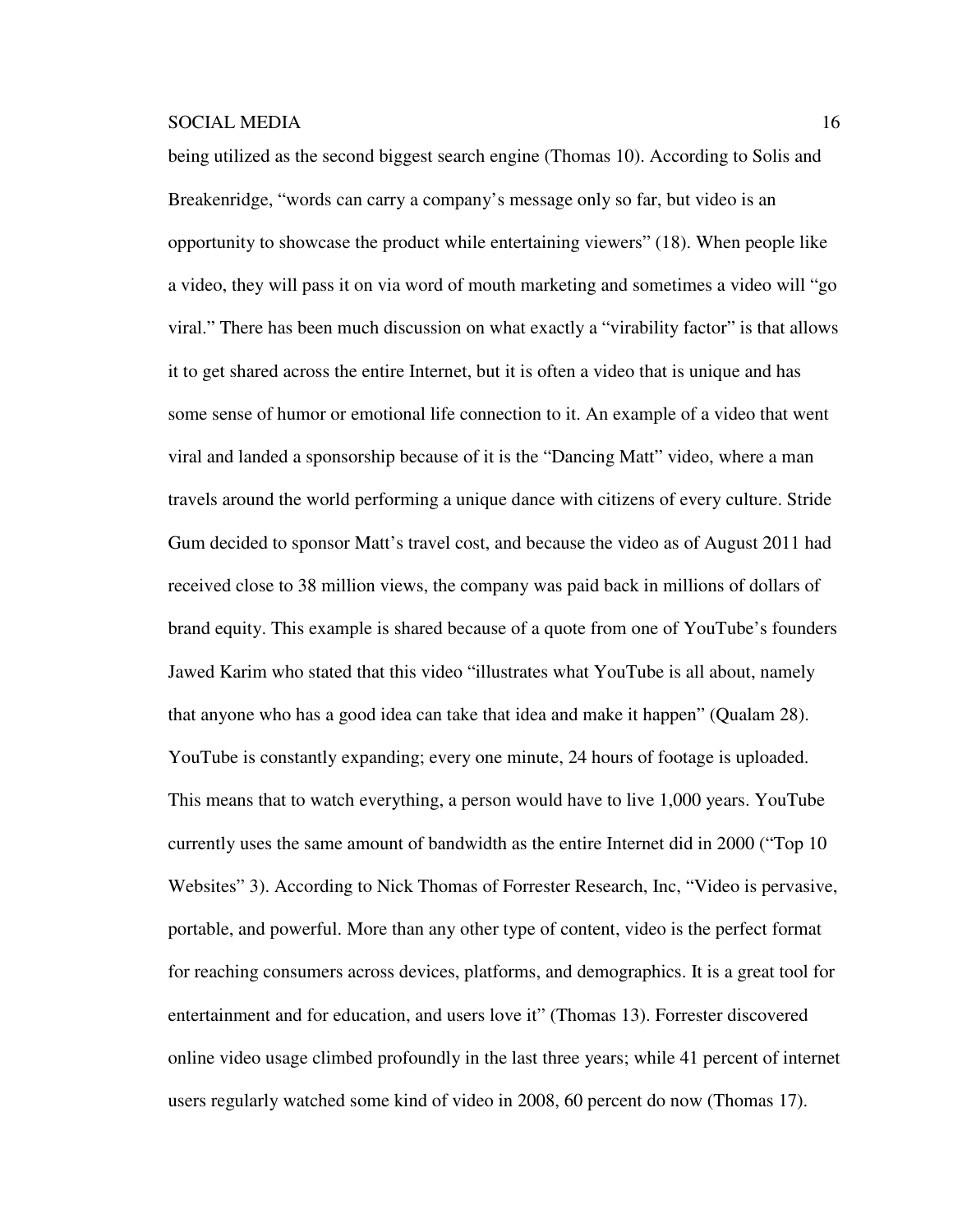### **Photo Sharing**

Photo sharing sites, similar to video marketing, allow personal users as well as businesses to post pictures of their choosing into various categories of different sites. Popular photo sharing sites include Flickr and Photo Bucket. Some sites allow other people – particularly bloggers or website owners – to download and use these pictures for free, whereas other sites have copyright information listed for their pictures which make usage of these photos illegal. Businesses can use these sites to their benefit by sharing images, demos and behind-the-scenes footage of what is going on inside their company (Thomas 18).

## **Social Bookmarking**

Social bookmarking, an example of which is the site StumbleUpon, allows people who are in search of interesting websites to find good reads. This social media tool involves easier browsing features than others so that it brings more content to the users. Social bookmarking allows users to select options based on what they are interested in, and will then bring them relevant, lively content with a catchy title. If a company desires to promote their site through social bookmarking, they should be aware of features such as these that add more visibility to posts (Mueller 3).

#### **Review and Recommendation Sites**

Review and recommendation sites are social media tools that allow users who have experienced particular things – especially things related to travel such as hotels, airlines, or restaurants – to post a review about their experience. These users also have an opportunity to provide advice and recommendations to potential customers, who may or may not choose to pursue the same thing as the person who posted the review (Mueller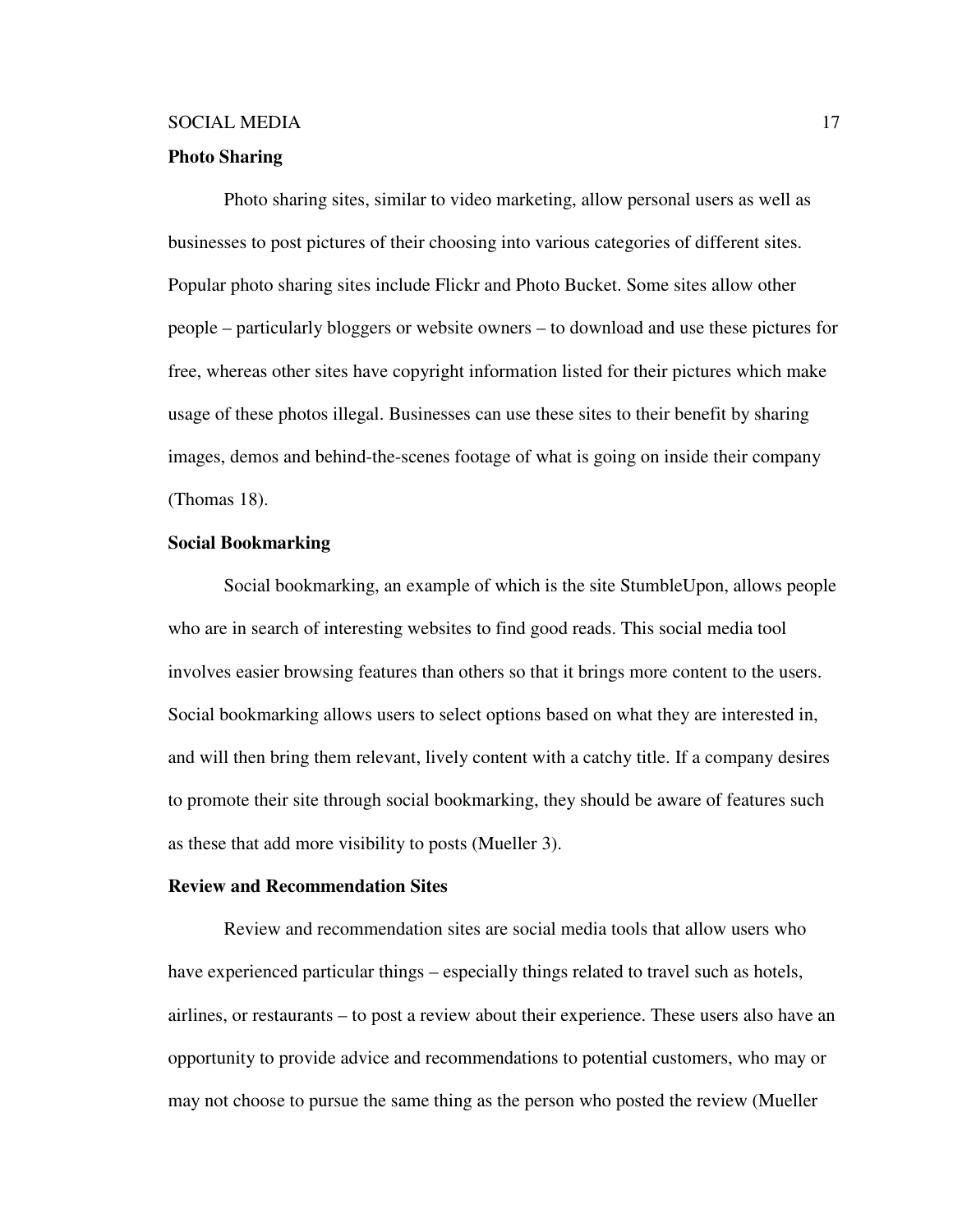5). The company then has the opportunity to thank customers for positive comments and respond to negative ones. An example of this category of social media is TripAdvisor.

### **Discussion Forums**

Discussion forums were one of the first forms of social media created, but they still continue to remain effective today (Zolfaghari 7). These forums are often integrated into company websites, and when the companies take time to respond to people and to post interesting topics for discussion, there can be a significant amount of website traffic increase. Discussion forums are also part of social search engines, an example of which would be Yahoo! Answers, which allow everyday people to post questions and provide answers for other users. These questions can then be searched by others who are looking for a similar question or answer. Users can choose to create profiles for a discussion forum or simply make posts anonymously.

## **Social Media Releases**

Social media releases, the last main category of social media sites, are an extension of news releases. However, since news releases have been critiqued as being filled with too much jargon and self-serving quotes, the goal of the social media release is to offer real content that is easily understandable. According to Solis, social media releases usually are like a normal blog post but include a headline, news facts and embedded social content: "A social media release should contain everything necessary to share, discover and retell a story in a way that complements your original intent and context" (117).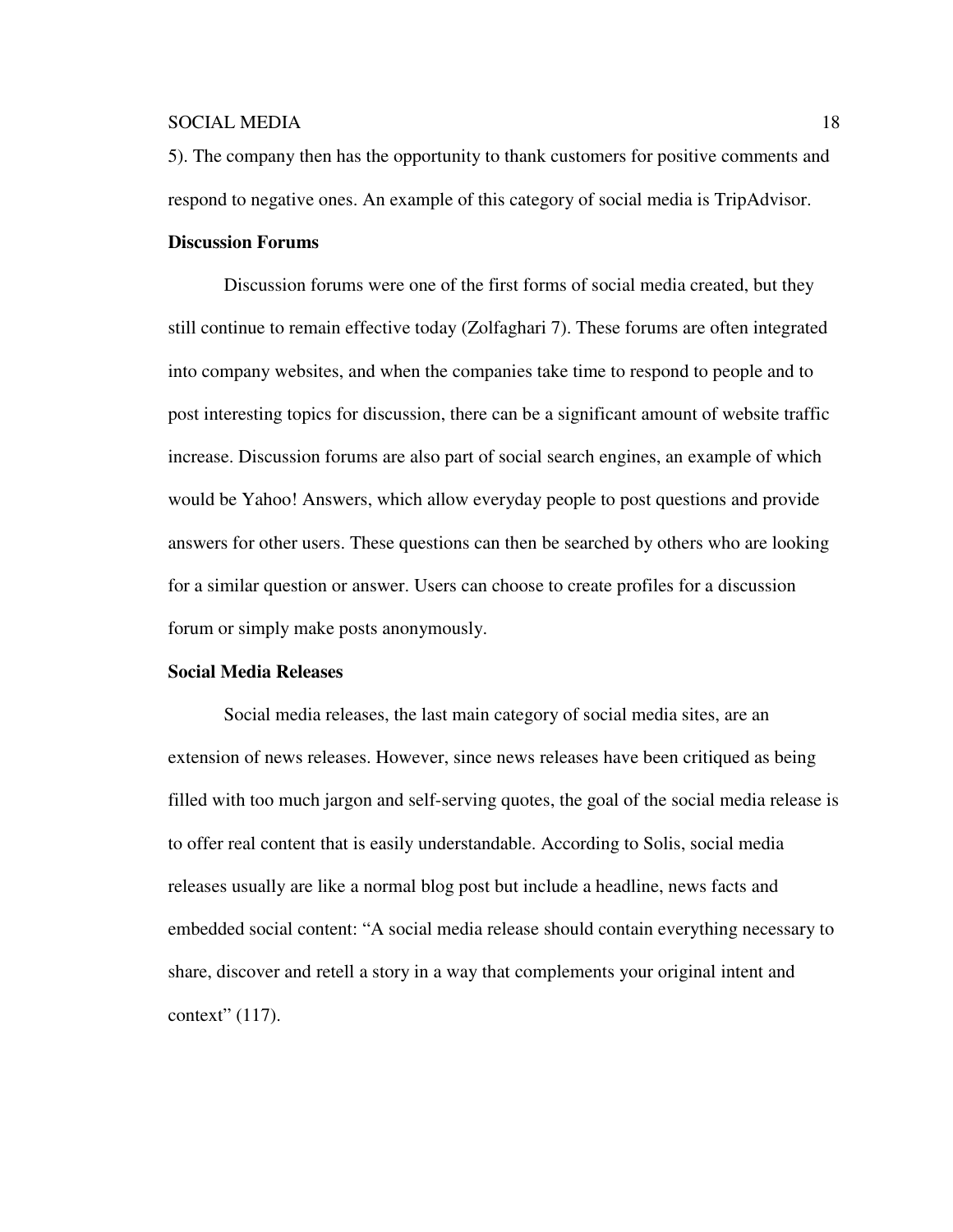#### **Benefits of Social Media**

 With so many social media tools available, a business may feel overwhelmed by wondering how they could have time to not only learn but also efficiently use everything. Therefore, a frequently asked question is which social media sites are most effective in business marketing. This question can be answered by looking at a 2009 study sponsored by the Social Media Success Summit, which analyzed almost 700 open-ended responses to determine how and why marketers are using social media to grow and promote their company. The study found that Twitter, blogs, LinkedIn and Facebook are the top four social media tools used by marketers ("Social Media" 3). Since these seem to be the current most effective social media tools, businesses should start by using these.

 Another question often asked is what the benefits of social media marketing are. The Social Media Success Summit study also addressed this, finding that one of the benefits of social media marketing is that it reduces overall marketing costs ("Social Media" 3). Since what is currently most effective is to integrate traditional media with the Internet by directing viewers of print articles, magazine advertisements and television commercials to see more information online, companies can now spend less money on their previous traditional media and more on making the most of social media marketing.

A second huge benefit is that social media generates exposure for businesses ("Social Media" 4). As was mentioned previously, if something has the "virability factor" it will be passed on to other users through word of mouth marketing online. Since people are most interested in what their friends have to say about something, a friend's review of a company can go a long way in helping to generate exposure for that business. Other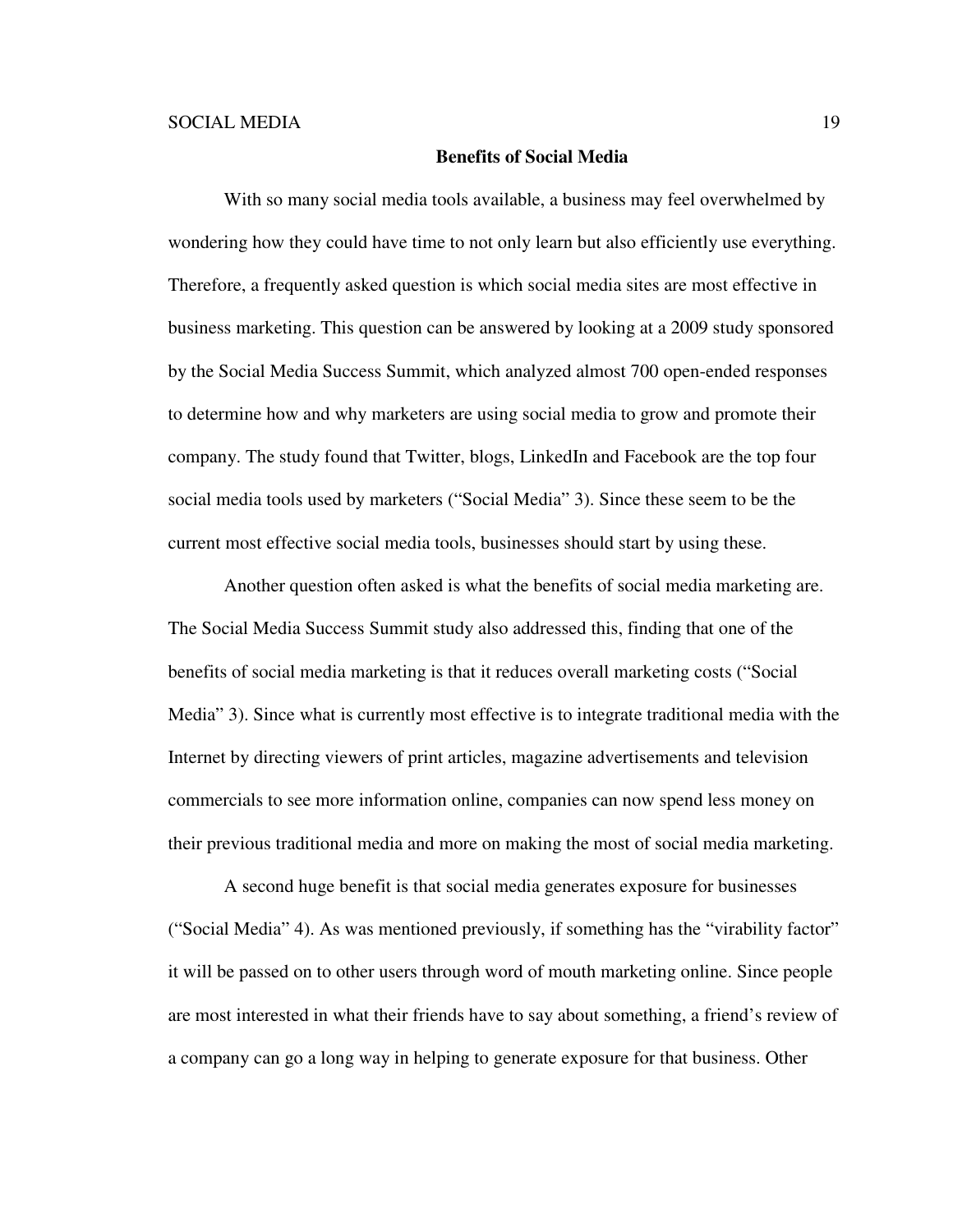benefits of using social media for business are higher search rankings, more leads, and even new partnerships or business deals ("Social Media" 4).

#### **Writing for Social Media**

Not only is it important to know which social media tools to use, but also how to use them. Companies cannot forget about relevancy in the publishing of their social media content. Just because a company gets someone to "like" their page does not mean that they automatically have that person's attention forevermore. It is their responsibility to continue feeding people relevant information in a similar way to what they hooked those people with, or else it is inevitable that the people will turn their attention to a different company. Because of this, brands must find a way to promote themselves consistently and over a period of time, not just through one large campaign that eventually fizzles out and then there is nothing to back it up with afterwards. Companies must deliver things of value to their customers, not just once but continually throughout time. Efficient social media involves building an ongoing relationship with the consumer, with "ongoing" being the key word.

A 2011 study by ExactTarget and CoTweet discovered that over 90 percent of consumers have "broken up" with at least one company's social media tool (Facebook, Twitter, etc) because of either irrelevant, too frequent or boring posts ("New Research" 4). This shows that companies must find a balance in posting their marketing messages and must always make sure that they are relevant and interesting for the target audience. Otherwise, companies will lose fans online and possibly in the marketplace too.

The study identified 1500 consumers who were changing their online behaviors according to a few top reasons for disliking the latest company strategies. "Consumers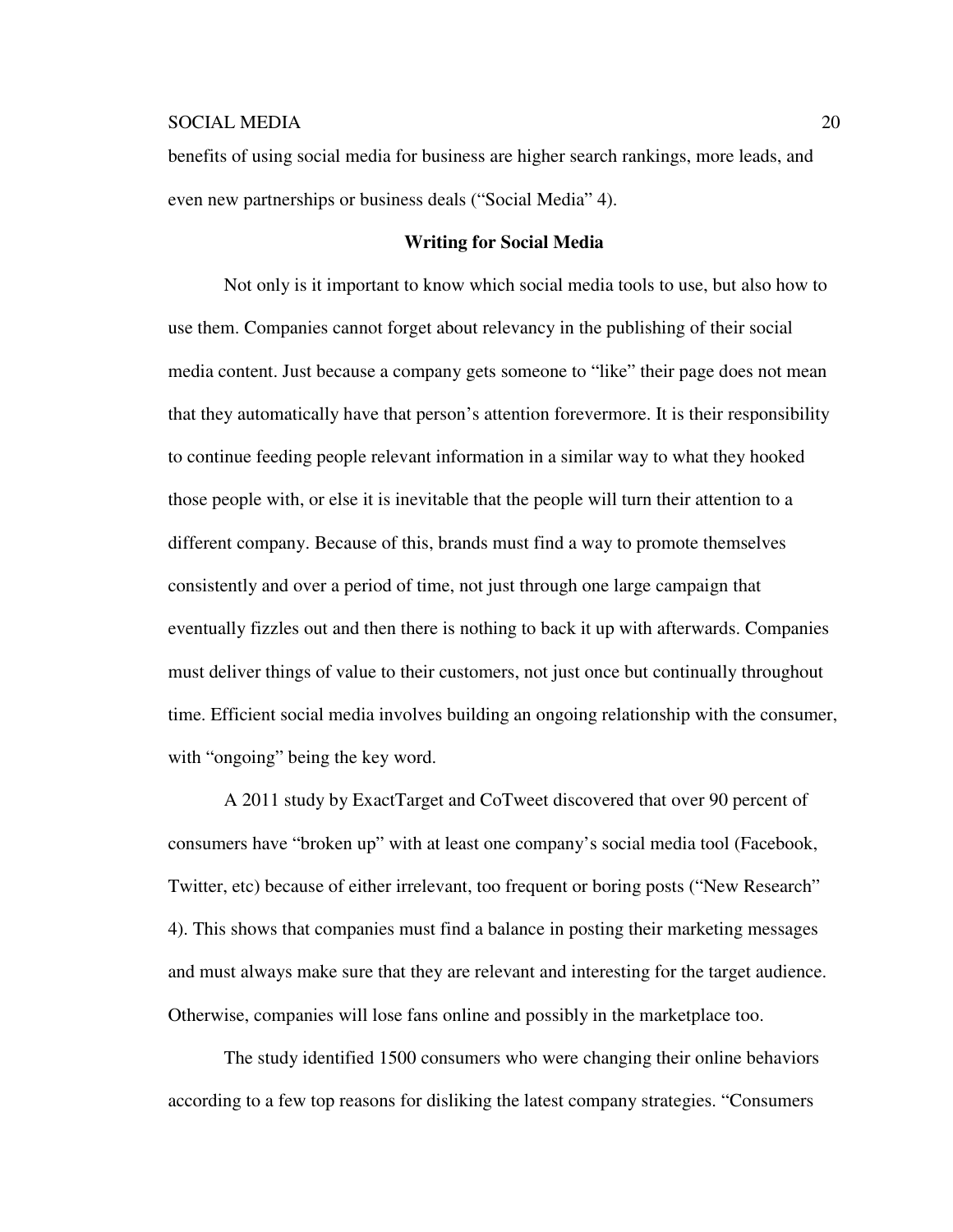remain willing to engage with marketers via the inbox, Facebook and Twitter" ("New Research" 4), said the principal of ExactTarget's Marketing Research and Education Group, "however, consumers understand now more than ever that they are in control of marketers' messages and will punish irrelevant, voluminous or boring messages by cutting off marketers means of direct communication" ("New Research" 5). This shows that relevancy is a very important part of social media.

When writing for social media, businesses must not only keep their target audience in mind for relevancy purposes, but also so the company can learn how to effectively cut through the noise to reach them. According to the Liberty University Career Center, this can be done by doing three things: being "professional," "practical" and "personal" ("Writing Effectively" 3).

Being "professional" means that a business must be careful in the words used for social media as it is a representation of their brand and reputation. "As with all communication efforts, professionalism separates the amateurs from the authorities," the blog states ("Writing Effectively" 5). This means that if a representative is communicating for a company, they must be clearly upfront about who they are working for and keep in mind that in all social media communications, the organization is at stake. Transparency is important because when a company representative tries to hide behind anonymous names and profiles, it negates their credibility. Thought goes into presenting quality social media communication that considers the long-term results; quick comments can and will get people in hot water because they reach audiences instantly and can still be discovered even after being removed. On the other hand, if communication is done with honesty and integrity, people will be more likely to trust the business and know that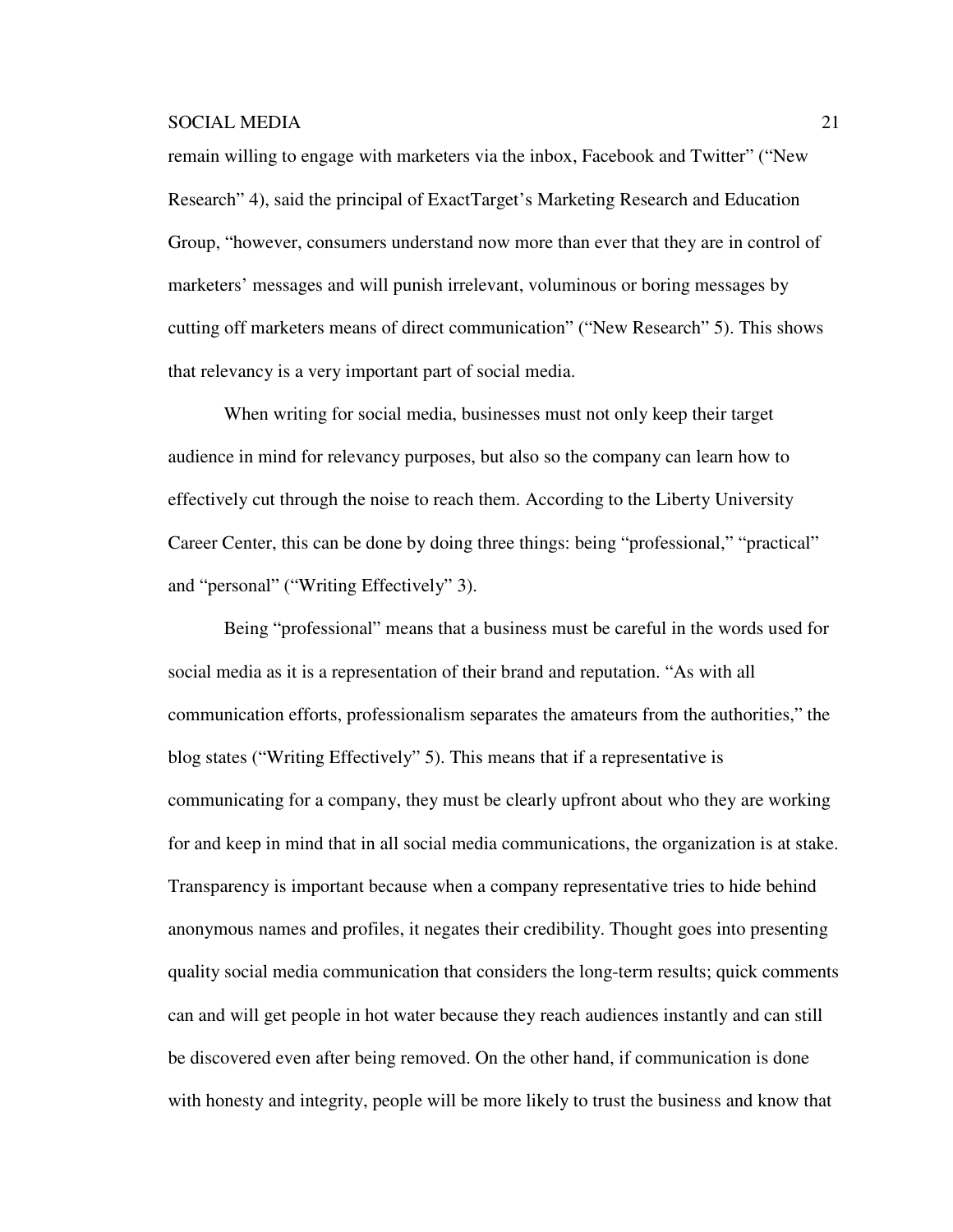it is authentic. Truth matters: "If you're known as a reliable and reputable source, you won't be lacking in followers" ("Writing Effectively" 6). Social media in itself holds the power to make a company either look great or look weak to the outside world, and this means that the company representative must go about presenting things in a professional, respectful and respectable manner.

Being "practical" means that a business must use common sense in their social media communications; the company must consider their overall communication strategies. This is done by not only setting strategic goals and objectives, but also consistently reevaluating them to make sure what is being written is effectively fulfilling the company mission ("Writing Effectively" 8). Again, this involves considering the target market and then choosing the best way to reach them. Content needs to be of high quality in order for it to be meaningful, and a company must take into consideration the overall brand image they want their business to project. Also, search engine optimization needs to be considered in order for content to be discovered. This can be done through paid or natural search engine optimization. Natural search engine optimization includes such tactics as using specific keywords on the site, and updating content frequently.

Being "personal" means that a business must find a way to connect with their readers on a relational level so that they feel like there is more of an ongoing conversation than a direct marketing attempt. No one wants to follow someone who is boring. "Write in the voice of a real person," the Career Center blog states, "Social media carries with it a level of intimacy that requires you to demonstrate personality and express a distinct point of view…add a few personal preferences in there to help build relationships" ("Writing Effectively" 12). Like was emphasized earlier, a business must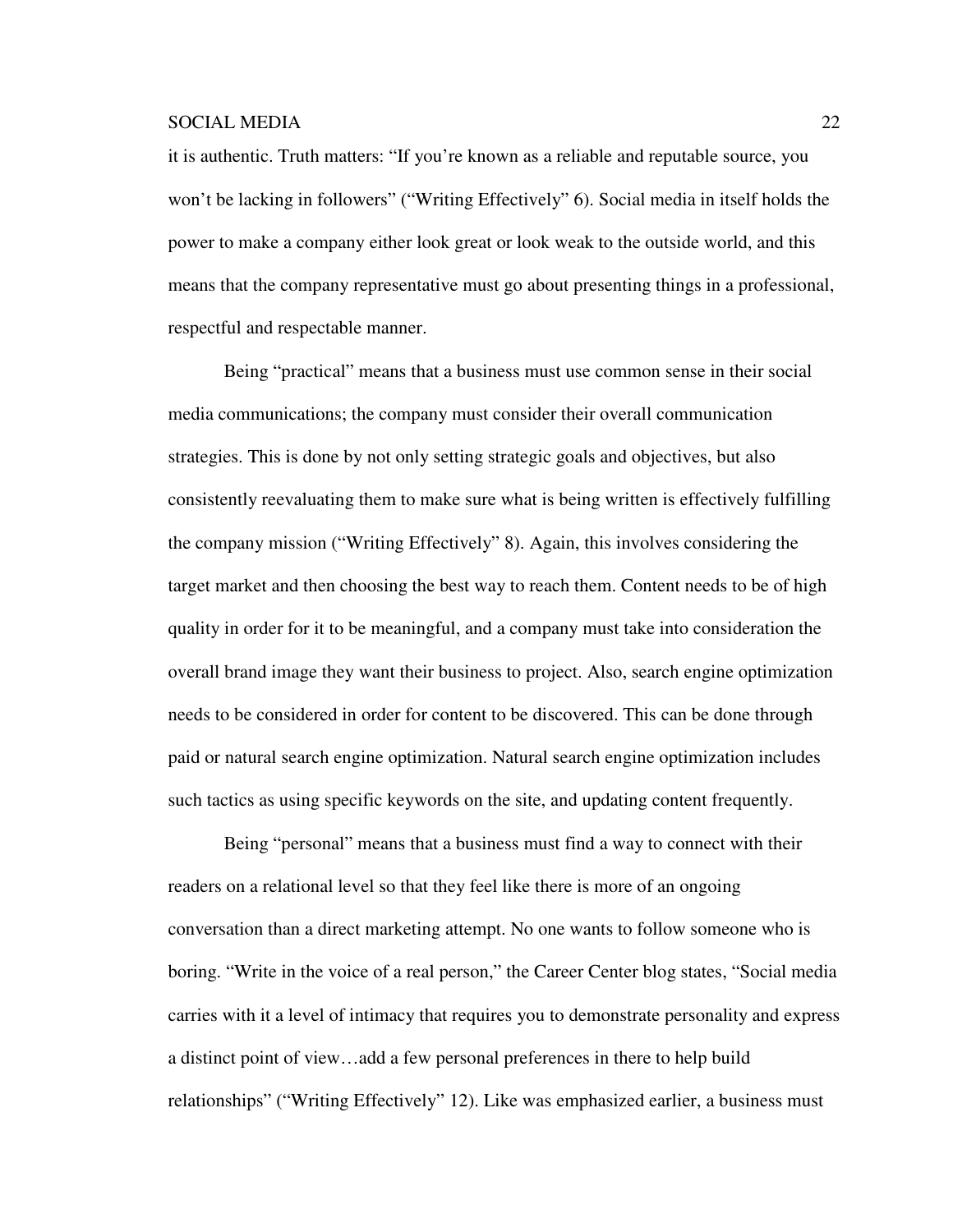consider who their target market is and what their current views are before knowing how to effectively interact with them. The company must think of what people want to hear, not what the company wants to say: "Provide substance, avoid aggressive self-promotion, and do all you can to foster interaction" ("Writing Effectively" 13). If a business is not being relevant and conversational in what they are saying, no one will want to listen. This is most definitely a difficult technique to achieve, but the businesses that do learn it will have a huge advantage over others in their field.

While technology of the past may have been to get as many fans, friends and followers as possible, the social media of today is about cultivating relationships and engaging in genuine conversation with the people who believe another is producing worthwhile content. Solis adds to this by saying that, "Social media is less about the technology and more about the sociology. It's the idea of real people connected to real people" (8). This is not an era of robots on computers trying to reach a certain number of followers. This is an era of real people who desire to build real relationships in a very fast-paced world. Everything in social media is real-time now and businesses have to compete for relevance in a world that is constantly being inundated with information. Cutting through the noise is a challenge but this is the only way for a business to be effective in its social media approach. It is all a competition for the here-and-now, providing the best information the quickest, and that is what people are looking for. If a company's followers know that the business's social media tools will offer the latest upto-date information, that is where they will go first and they will continue to be driven back there.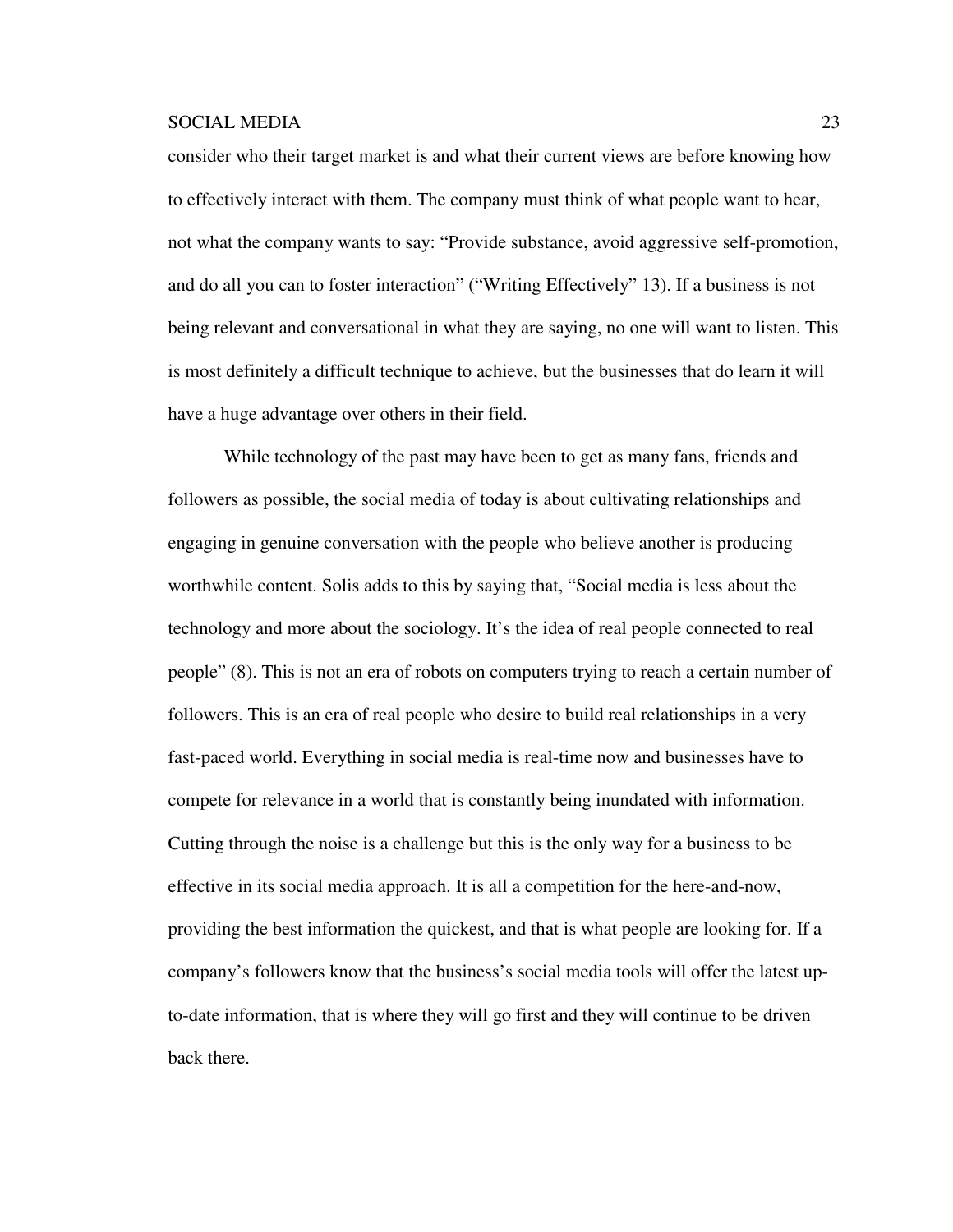Like the previously mentioned ways of how to write for social media, Solis has gone even further by saying that businesses can no longer afford to simply promote their brand but need to instead find a way to actually engage their consumers to want to learn more (Solis 9). The organization must find a way to get its message out not only in an informative way, but also in a way that attracts customers to learn more because they are being fed things of true value. Solis believes that this comes from using the "Five I's of social marketing" which are "influence," "interaction," "ideation," "insight" and "intelligence" (Solis 10).

"Influence" comes from providing noteworthy information that will cause a consumer to want to do what is being asked of them, which could be anything from responding to a survey to actually going to the store and purchasing a product. In the same way, the consumer can become an influencer themselves by passing on the information to a friend and asking them to participate in the behavior as well. According to Solis, the key to being influential is to provide content that is valuable to the consumer so that they will truly want to do what is being asked of them and then will also find it worthy of being passed on to their followers (14).

"Interaction," following its name, involves integrating information into the stream of social media that a customer is likely to read and respond to. This must be something that cuts through the clutter of everything else that is constantly pushed at consumers. An effective company will look at what is being done by their competitors and then find a way to do something similar yet different by conducting an interactive interface that gets the message across. A company should desire to bring their mission to life instead of just trying to tell people what it is. If a company wants to garner interaction, Social Fresh – a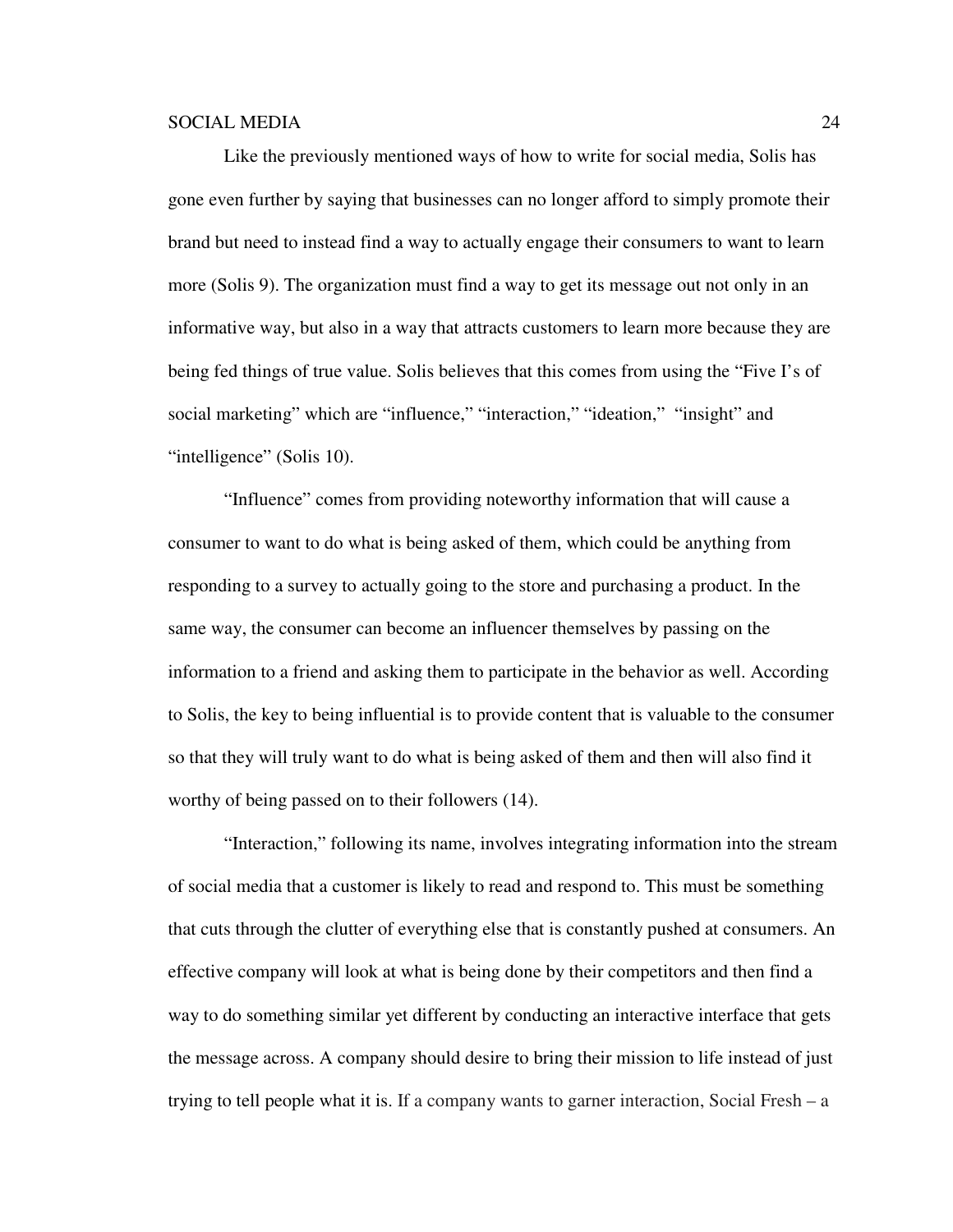social media education company – believes that 80% of all social media posts should give value to the fans first, whereas only 20% should be promotional or brand-first. They also say that posting like a friend instead of a brand will allow followers to not think the company is bombarding them with information overload or words they don't understand, and this will instead cause them to want to interact (Keath 6). The best way to build interaction with social media is to use every category of status updates: text, links, images and video. When there is a variety of content published regularly, people will be more eager to read – and engage with – the content. Another excellent way to build interaction is to encourage social media followers to submit content of their own and comment on other people's content. A company can excite people to do this by replying to fans when they comment on the company's social media post. Also, companies could consider experimenting with various publishing times like morning, lunch, evening and weekends since they have a better chance of gaining interaction when most of their followers are not at work.

"Ideation" is the process of brainstorming, creating and communicating new ideas. According to Solis, "ideation is all stages of a thought cycle, from innovation, to development, to actualization" (192). This involves being purposeful to coming up with new creative tactics to approach the target audience. Or, on the other hand, a company can choose to use the target audience to help them through the process of ideation. This is becoming a more popular approach with many companies as it allows customers to feel involved. With the use of a discussion forum on their website, the company is able to track what is being said about them, read the new ideas that their consumers are developing, and pick and choose which ones they want to develop into a further process.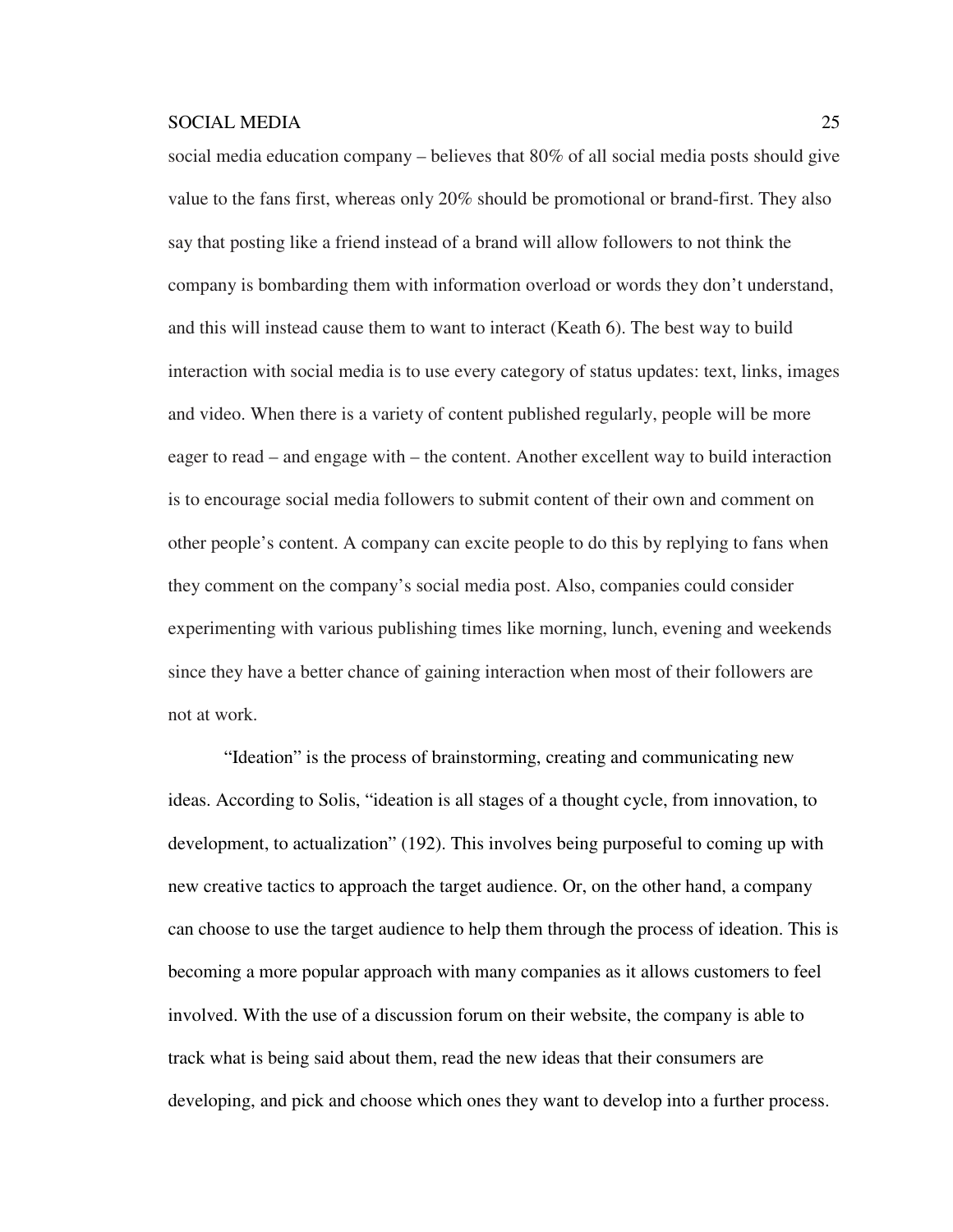The discussion forum approach is especially rewarding for both parties since it allows the customer to be involved just enough to provide them satisfaction of being a part of something greater than themselves, and it gives the company a grander idea base without overwhelming them or making them feel that they must develop every single idea that is posted on the forum. It causes them to find out what they need to change to create a better experience for the customer, but then allows them to consider what actually makes sense on the business side of things as well. This is really a win-win approach for both the company and its consumer base, and is currently the fastest growing "I" when it comes to social media marketing.

"Insight" is similar to ideation in that it allows customers to write to the company regarding their thoughts on what is going on with the actions, beliefs and behaviors of the company. Most businesses currently promote utilizing Facebook and Twitter to contact the company, but as was discussed earlier, there are a variety of options that a customer can choose from to get a hold of the company's attention. As Solis states, insight also includes the company's side of looking at what they are currently doing and how effective it is being, as well as what they might be able to do better or get rid of to become even more effective in the social media world (Solis 16). Through this, companies are often able to identify gaps in their social media behaviors to allow for a better online marketing plan. Insight really involves a combination of all the "I's" previously discussed.

"Intelligence" means producing social media material that holds value among the target audience, material that generates interest but also has educational understanding behind it. According to Solis, if a company is producing material simply to get it out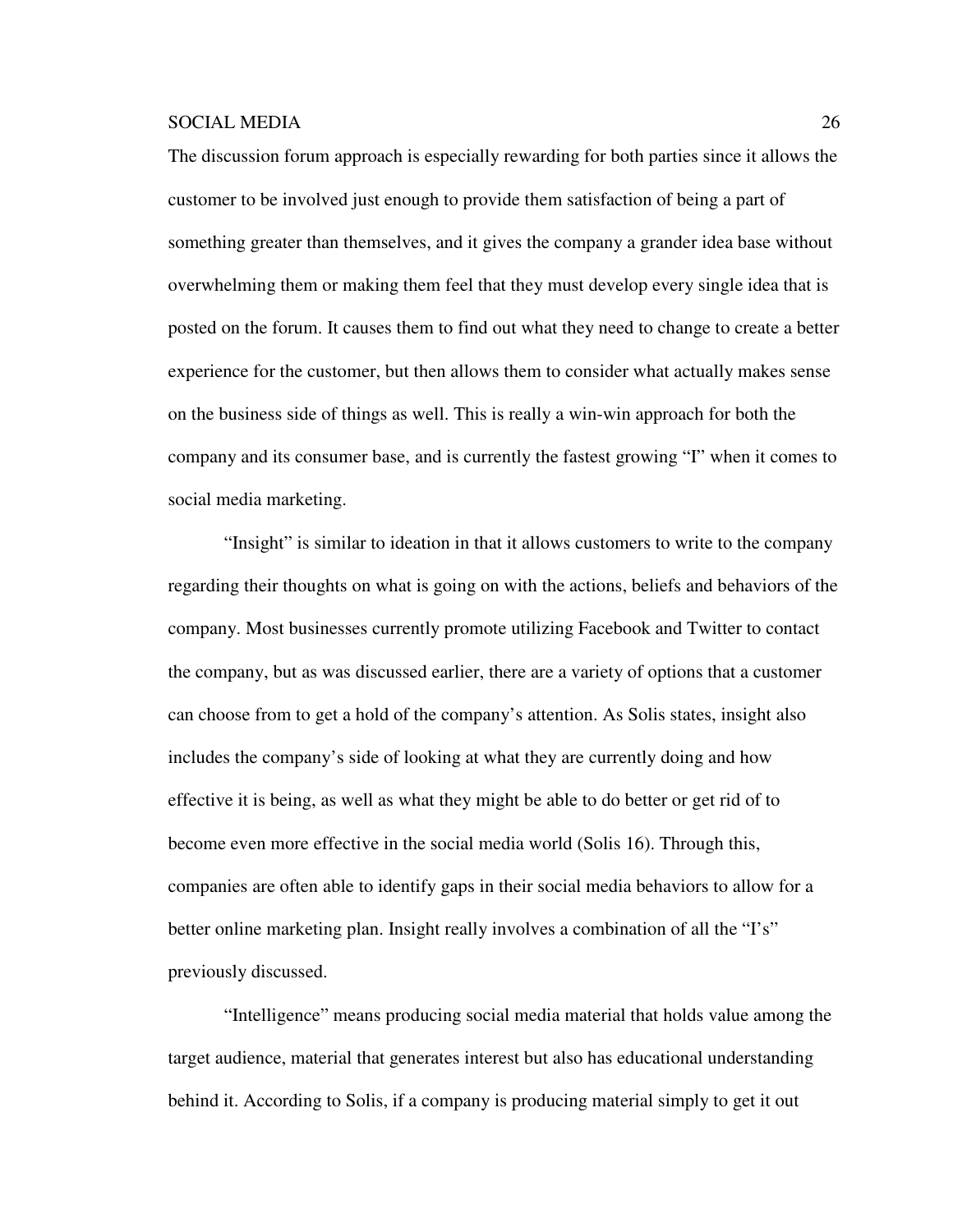there without considering what they are actually publishing, this will be blatantly obvious to the public (18). On the other hand, if the company takes time to think about what they are writing and posting social media material that reaches their audience in an intelligent manner, this will be rewarding for all parties involved in the process. However, this is not an easy task – research must be done beforehand in order to produce social media that is intelligent.

The fact is that a company's audience has an audience who has an audience, and the list goes on from there. Marketers need to consider this when they produce their social media content since they are responsible not just for meeting the needs of their direct audience but really anyone that the information might come in contact with – which could be a lot of people. Often a company targets the influencers of the industry and those people feel a responsibility to pass along content to the people that connect with them, so it is of high importance for a company to consider the "five I's" when writing material. The most effective social media marketing will always include "influence," "interaction," "ideation," "insight" and "intelligence" in its approach of content.

#### **Social Media and Search Engine Optimization**

The most recent change in social media has been customizing it for search engine optimization, the writing of content to catch the eye of Google and other search engines and cause them to rank the company's content as high as possible on their search engine pages. When a consumer searches for something, they want to see instant results. The chance that they will click onto page two of search results is low, and so businesses strive to have their content on page one. But businesses are not just stopping there. Companies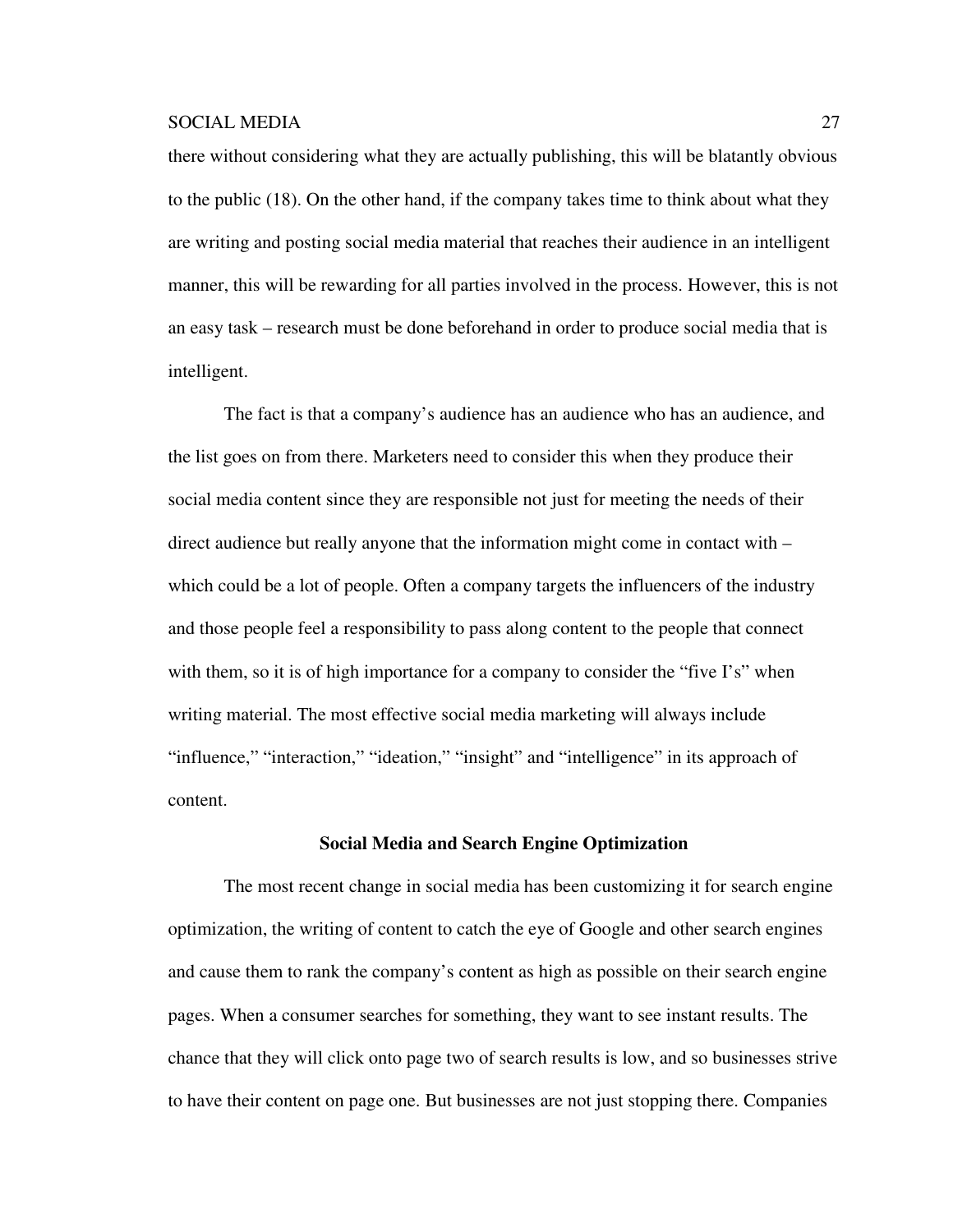now want to be number one on the list. The advantages of this are very high, so much so that a report done by Mashable, a social media news website, found that 71 percent of marketers said they would strive harder in the future to increase the search engine optimization of their content to become number one on the list (Odden 8). While search engine optimization is often used for the company website itself, social media is continually having a larger part in achieving search engine optimization.

Social media posts should be search engine optimized for many reasons, an obvious reason being that a company wants their posts to be seen. Now that social media has been integrated into Google, the posts that have been search engine optimized will be much more likely to show up when a person types in a keyword. Social content that cannot be found when a person is looking for it is a lost opportunity that is not worth a company's time. Therefore, it is of utmost importance for businesses to learn and use search engine optimization strategies.

Search engine optimization strategies begin with research. The most popular keywords being searched that relate to the industry must be found, and this can be done by utilizing various tools online. Once keywords are identified, the company must learn how to effectively integrate them into written content. Social media posts must include these keywords, but a special technique must be developed so that the content is still just as appealing to the consumer. Also, social media posts should include links back to the company website, but again this needs to be done in such a way that it still provides value for the consumer. According to Mashable, only about 2-7 percent of all content should be a keyword or link (qtd. in Odden 10). When companies overload their content with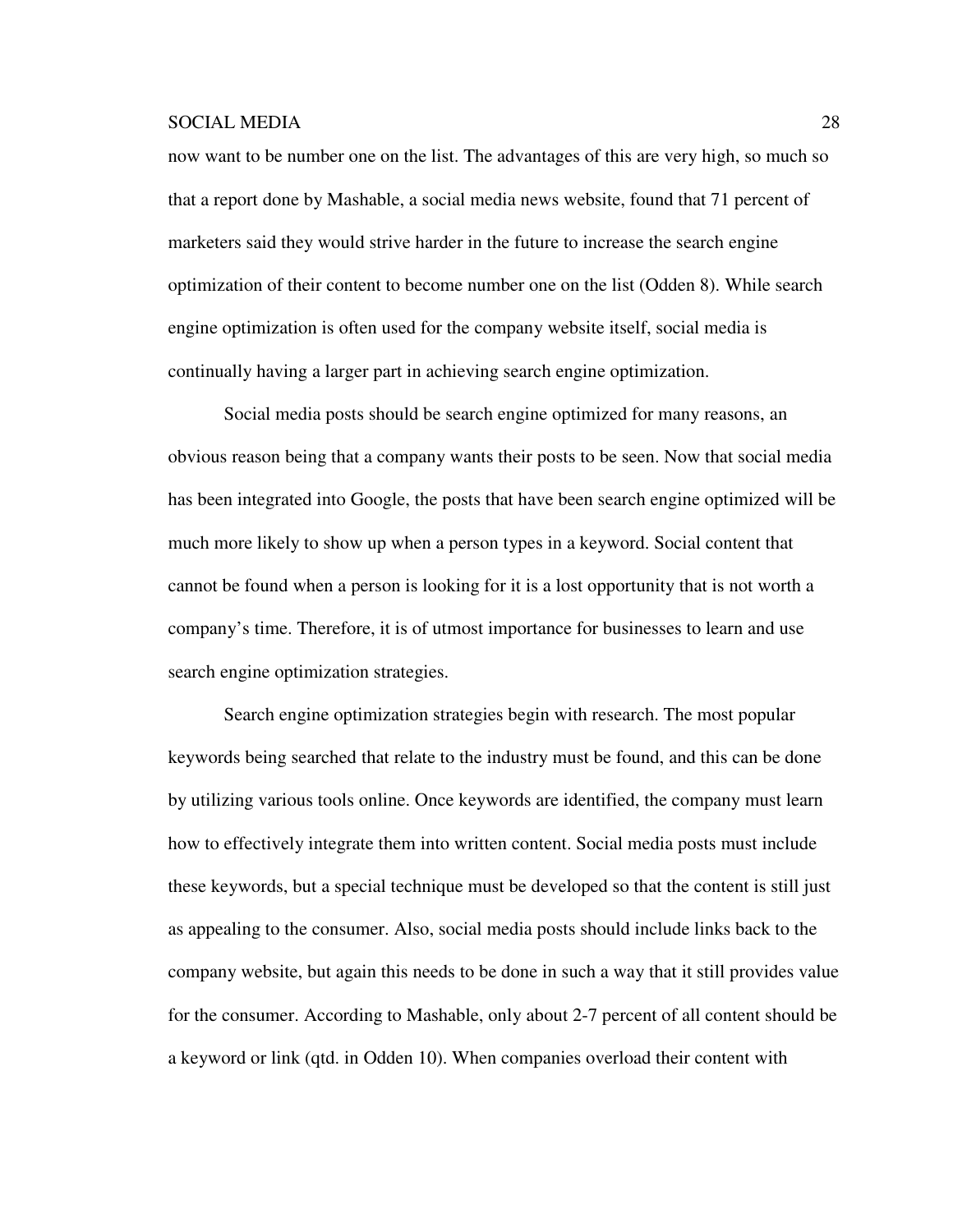keywords and links – a behavior which has been termed "link farming" – people realize this and are likely to find the information of no worth at all.

Another way for a company to gain better search engine optimization is to be referenced and linked by other websites and blogs that have powerful standings in their particular industry. In fact, this is what counts the most for search engine optimization. Social media has a big part to play in this because blogs are most often where companies link to others. The more a business interacts with their followers – and with other companies that are similar to them – the more likely they are to have their work referenced and linked by other sites, and in turn gain higher search engine optimization for the company. Everything in social media seems to lead back to engaging followers, providing relevant content, and developing interaction.

### **Conclusion**

In conclusion, social media has and is continuing to revolutionize the way that both individuals and companies are going about their everyday lives. People are becoming more productive, money and time efficient as part of a competition within networks and a communication between peers. Businesses are learning that traditional advertising is not the key to reach an audience effectively but rather through listening and participating in two-way conversations. It is important to understand these current techniques and the direction in which social media is heading because it is greatly affecting many facets of the world today. As the Chief Insights Officer of Young and Rubicam commented, "Social media is creating something that I think eventually is going to be very healthy for our economy" (qtd. in Gerzema 4). Social media is only going to continue its upward trend of revolutionizing the world of business, and those who choose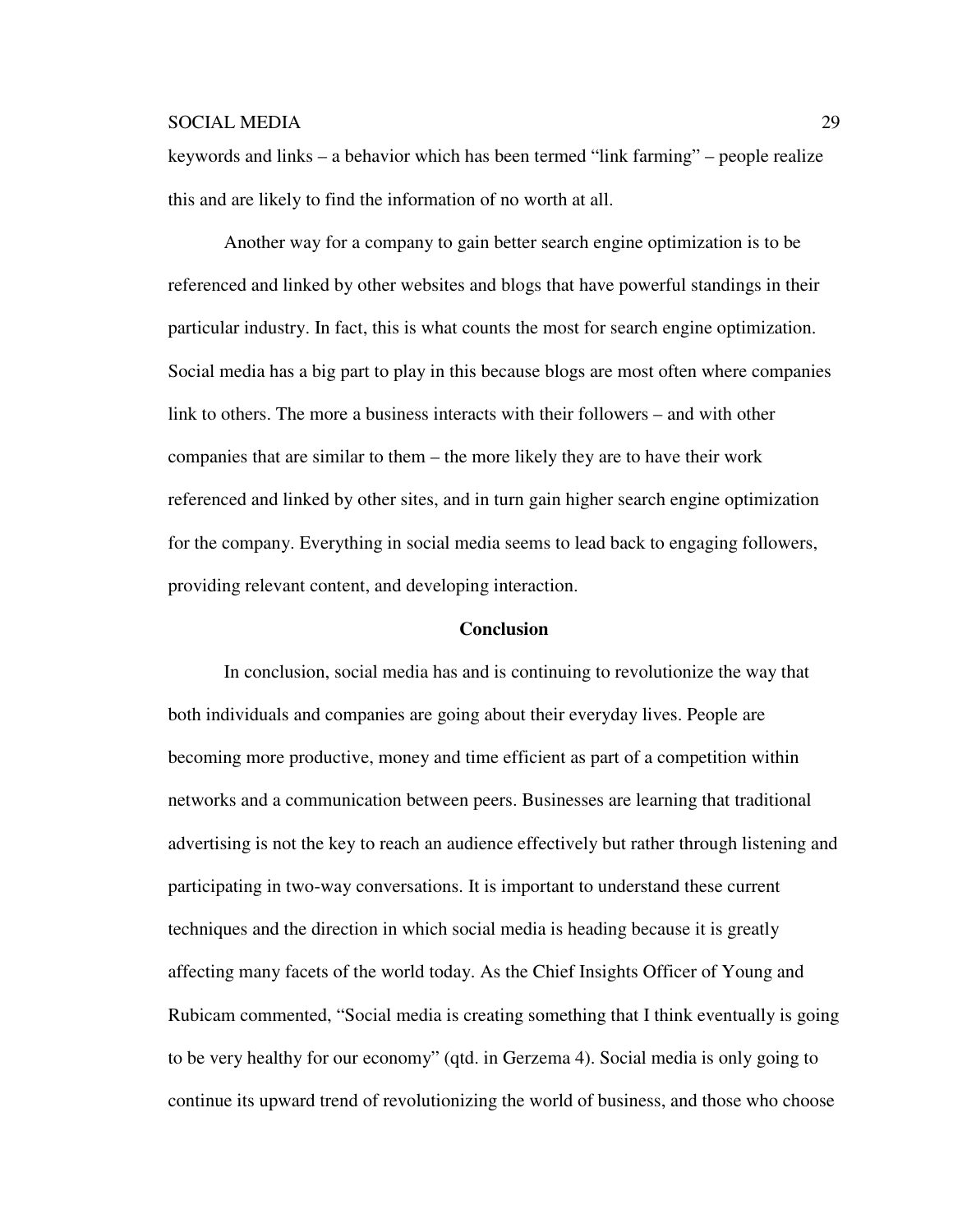to learn about it now will likely be among the most successful. Students especially have a huge advantage in learning these social media tools and techniques now so that they can be most effective in their business lives in the future.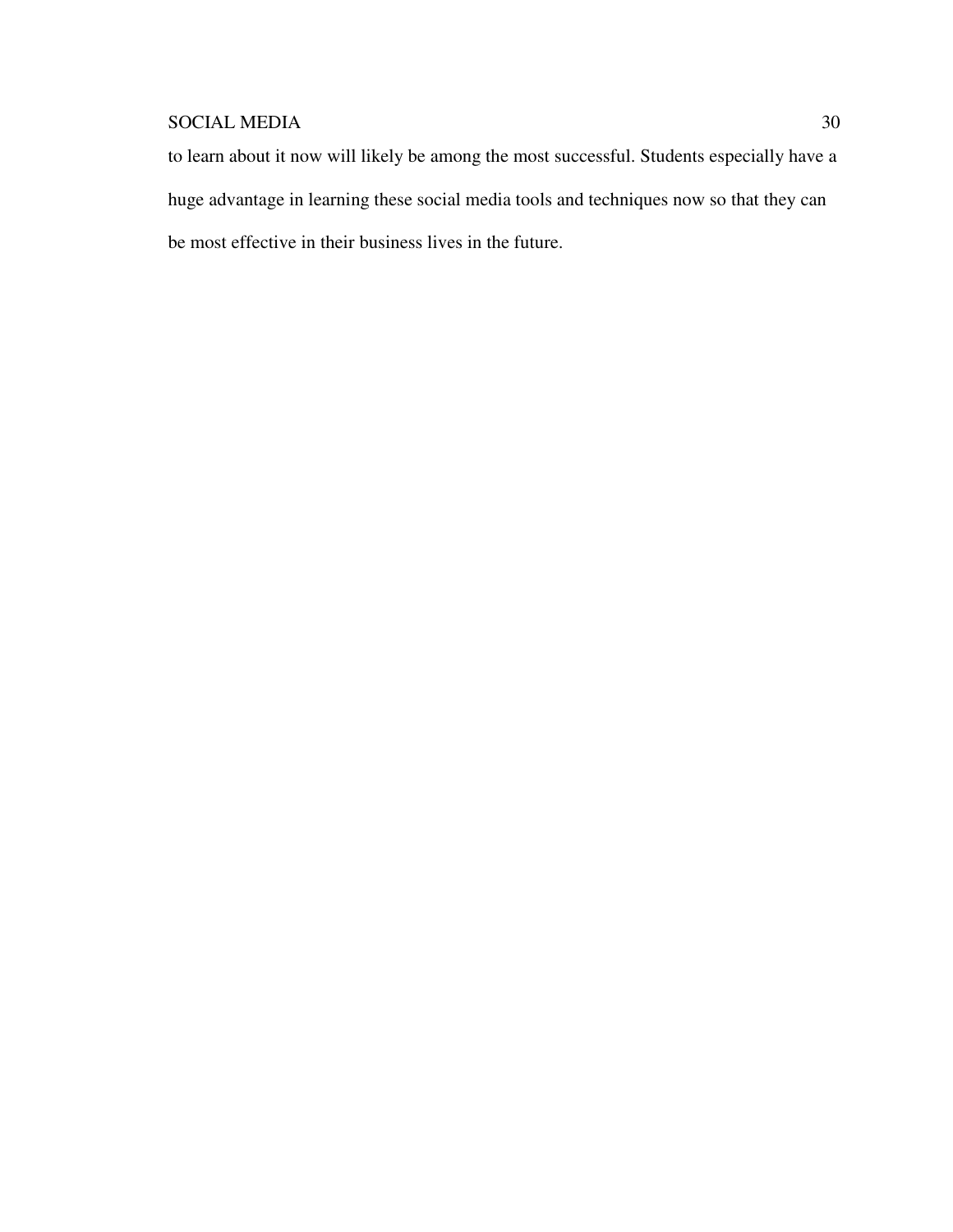### Works Cited

"About Us." *Facebook*. Web. 21 July 2011.

"About Us." *LinkedIn Press Center*. LinkedIn. Web. 21 July 2011.

- "About Us." *Twitter*. Web. 21 July 2011. Carnegie, Dale. *How to Win Friends and Influence People*. New York: Simon and Schuster, 1981. Print.
- John Gerzema, Chief Insights Officer, Young & Rubicam in Stewart Quealy, "Interview: John Gerzema," *SES Magazine*, March 2009, 57.

Keath, Jason. "*64 Facebook Content Tips*." Social Fresh Academy, 2011. Print.

Mueller, Ken. "What Is Social Media?" *Inkling Media*. Web. 21 July 2011.

- "New Research Details Why Consumers Break Up with Brands on Email, Facebook and Twitter." *ExactTarget*. 08 Feb. 2011. Weblog Post. 21 July 2011.
- Odden, Lee. "Importance of Social Media & SEO for Public Relations." Weblog post.  *Top Rank Blog*. 2 May 2011. Web. 7 June 2011.
- Odden, Lee. "Social Media and SEO: Five Essential Steps to Success." Weblog post. *Mashable*. 15 Apr. 2009. Web. 7 June 2011.
- Qualman, Erik. Introduction. *Socialnomics: How Social Media Transforms the Way We Live and Do Business*. Hoboken, NJ: Wiley, 2009. Print

- - -. *Socialnomics: How Social Media Transforms the Way We Live and Do* 

*Business*. Hoboken, NJ: Wiley, 2009. Print

"Social Media Industry Report." *MarketingCharts*. Web. 08 Apr. 2011.

Solis, Brian. "Social Media & The New Laws of Creativity." *Top Rank Blog*. Weblog Post. 21 July 2011.

Solis, Brian, and Deirdre Breakenridge. *Putting the Public Back in Public Relations:*